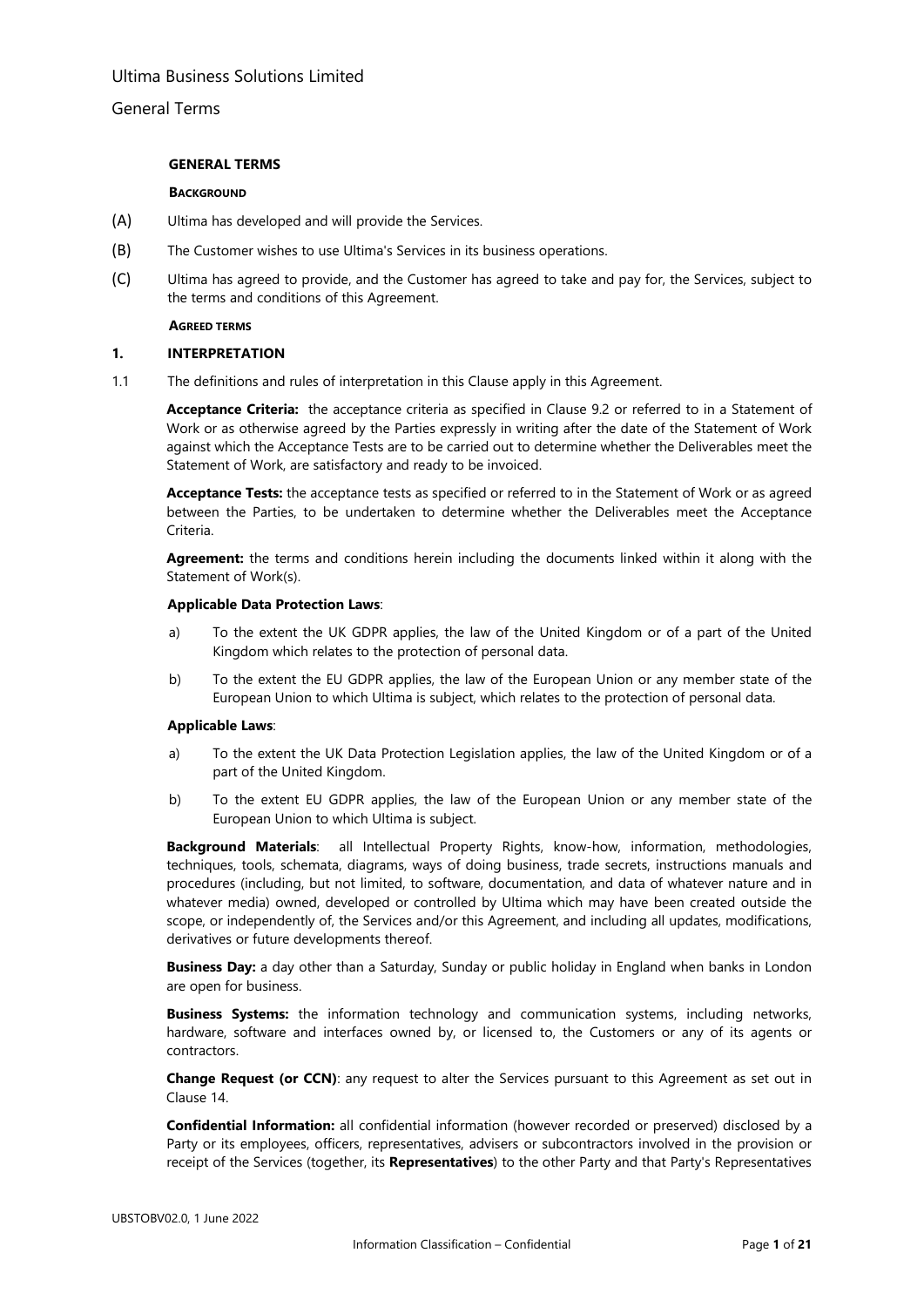### General Terms

in connection with this Agreement which information is either labelled as such or should reasonably be considered as confidential because of its nature and the manner of its disclosure.

**Commencement Date**: the date of this Agreement unless otherwise specified in the relevant Statement of Work.

**Commissioner:** the Information Commissioner (see section 114, DPA 2018).

**CSP Agreement:** the CSP customer agreement, which is a direct agreement between the Customer and Microsoft and is a condition of Cloud Solution Provider Program that the Customer enters into this Agreement, the terms of which are found at <https://www.microsoft.com/licensing/docs/customeragreement> and which may be updated from time to time.

**CSP Services:** services related to the provision of the Cloud Solution Provider (CSP) or New Commerce Experience (NCE) licences and Managed Cloud (if applicable).

**CSP Terms:** has the meaning given to it in Clause [3.2\(c\).](#page-5-0) 

**Customer:** the name of the customer which purchases the Services from Ultima, as identified in the Account Registration Form.

**Customer Data:** any information that is provided by the Customer to Ultima as part of the Customer's use of the Services, including any information derived from such information.

**Customer Personal Data:** any personal data that Ultima processes in connection with this Agreement, in the capacity of a processor on behalf of the Customer.

**Customer Site:** the locations where the Services are provided as identified in the Statement of Work.

**Deliverable:** all Documents, products and materials provided by Ultima or its agents, subcontractors, consultants and employees in relation to the Services in any form, including computer programs, data, reports and specifications (including drafts).

**Document:** in addition to any document in writing, any drawing, map, plan, diagram, design, picture or other image, tape, disk or other device or record embodying information in any form.

**Designated User:** any user of the Services named to Ultima as a user by the Customer.

**Disaster Recovery Plan:** Ultima's [Business Continuity](https://www.ultima.com/business-continuity-strategy#:%7E:text=%20The%20following%20principles%20support%20the%20delivery%20of,assessed%20and%20either%20accepted%20or%20action...%20More%20) Strategy as set out in here: **Business Continuity** [Strategy | Ultima,](https://www.ultima.com/business-continuity-strategy#:%7E:text=%20The%20following%20principles%20support%20the%20delivery%20of,assessed%20and%20either%20accepted%20or%20action...%20More%20) as amended from time to time

**Dispute Resolution Procedure:** the procedure described in Clause 28.

**End-User:** the Customer's end-user of the Services.

**EU GDPR**: the General Data Protection Regulation (*(EU) 2016/679*).

**Fees**: the fees payable to Ultima, as described in the Statement of Work as may be varied from time to time pursuant to the terms of this Agreement.

**Force Majeure Event:** has the meaning given to it in Clause [19.1.](#page-18-0) 

**Good Industry Practice:** the standards that fall within the upper quartile of a skilled and experienced provider of business-critical services similar or identical to the Services, having regard to factors such as the nature and size of the Parties, the Service Level Arrangements (where applicable), the term, the pricing structure and any other relevant factors.

**Goods:** the goods (which includes third party hardware and third party software (being software computer programs in object code form) to be provided as part of the Services, as set out in the Statement of Work in the relevant section or as otherwise agreed in writing between the Parties.

**Intellectual Property Rights or IPR:** any and all intellectual property rights of any nature, whether registered, registerable or otherwise, including patents, utility models, trademarks, registered designs and domain names, applications for any of the foregoing, trade or business names, goodwill, copyright and rights in the nature of copyright, design rights, rights in databases, moral rights, know-how and any other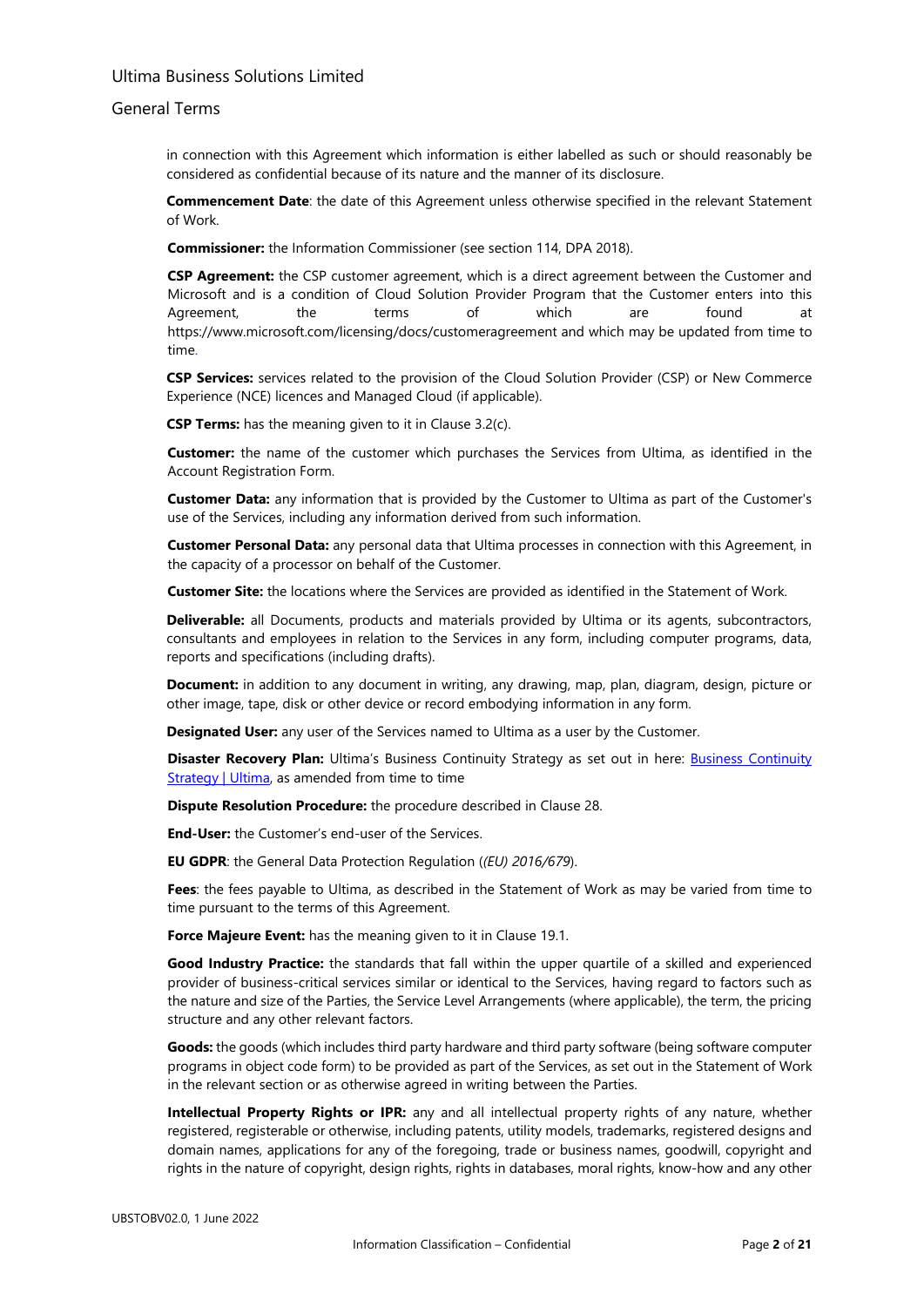## General Terms

intellectual property rights that subsist in computer software, computer programs, websites, documents, information, techniques, business methods, drawings, logos, instruction manuals, lists and procedures and particulars of Customers, marketing methods and procedures and advertising literature, including the "look and feel" of any websites, and in each case all rights and forms of protection of a similar nature or having equivalent or similar effect to any of these that may subsist anywhere in the world, in each case for their full term, together with any future rights and renewals or extensions.

**IPR Claim:** a claim arising from the infringement of IPR belonging to third parties.

**Licence Agreement**: all licence agreements that may have to be entered into by Ultima and/or the Customer in respect of Third Party Services used**.** Such Licence Agreement terms shall be set out or referred to in the relevant Statement of Work.

**Losses**: costs, fines, damages, losses and liabilities suffered by a Party.

**Managed Cloud:** Ultima's developed code and vendor tools that may be used as part of the delivery of CSP Service or as a standalone service.

**Managed Services:** the managed services described in the Statement of Work to be performed by Ultima in accordance with this Agreement (for example, token support, infrastructure support, remote service desk, patch as a service, managed desktop and managed cloud).

 **Normal Business Hours:** 9.00 am to 5.30 pm local UK time on Business Days.

**Order:** the Customer's order for the supply of Goods and/or Services as set out in the Customer's purchase order, or the Customer's written acceptance of Ultima's Quotation, as the case may be.

**Party:** a party or parties to this Agreement.

**Professional Services:** the service described in the Statement of Work to be performed by Ultima (or a subcontractor, as applicable) in accordance with this Agreement.

**Purpose:** the purposes for which the Customer Personal Data is processed, as set out [here.](https://www.ultima.com/sites/default/files/uploads/2022-05/ultima_dp_link_v1.3.pdf) 

**Quote or Quotation:** any quote or proposal made by Ultima for the provision of Services or supply of Goods.

**Rates:** Ultima's standard hourly or daily fee rates as set out in the applicable Statement of Work or as otherwise agreed between the Parties in writing.

**Relief Events:** the following events:

- (a) any failure by the Customer to comply with its obligations under this Agreement;
- (b) any error or malfunction in the Business Systems or any other software, hardware or systems for which Ultima is not responsible or any failure by the Customer, its agents or contractors (including any existing service provider) to obtain sufficient support and maintenance, as required, for any software, hardware or systems for which Ultima is not responsible; or
- (c) any failure by the Customer or its agents or contractors (including any existing service provider) to provide any information, co-operation or instructions to Ultima which is reasonably required by Ultima for the proper performance of its obligations under this Agreement.

**Representative:** the person nominated by each Party in accordance with this Agreement.

**Retail Prices Index***:* the Retail Prices Index (all Items, excluding mortgages) as published by the Office for National Statistics from time to time, or failing such publication, such other index as the Parties may agree (such agreement not to be unreasonably withheld or delayed), acting reasonably, most closely resembles such index.

**Service Levels or Service Level Arrangements or SLA:** the service level arrangements set out in the Statement of Work, if applicable.

**Services:** the use of the CSP Services, Goods, Managed Services, Professional Services including consulting, advisory, integration or technical services, Third Party Support Services and any other services performed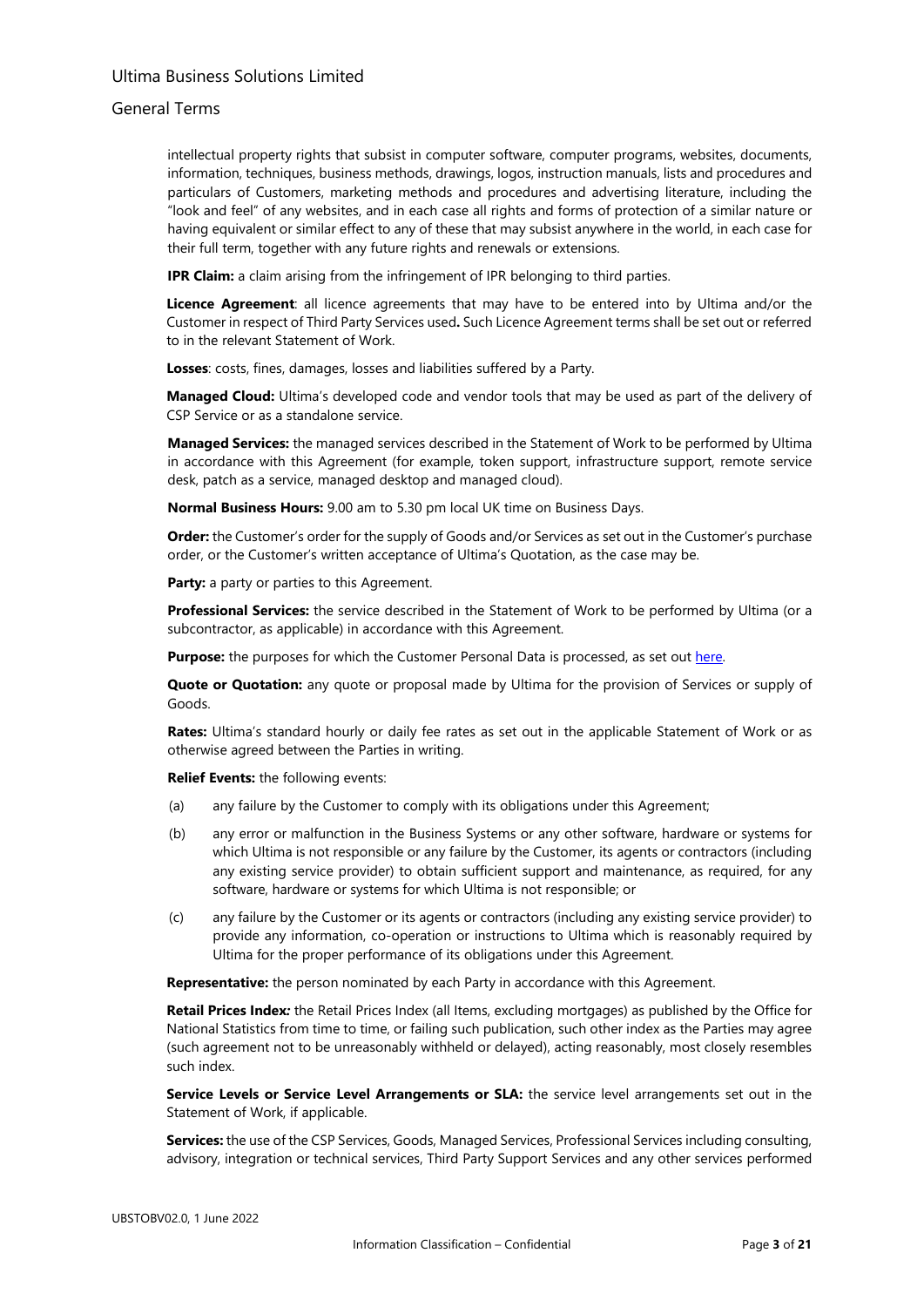### General Terms

by Ultima under a Statement of Work or otherwise agreed further to the signed written agreement between the Parties.

**Services Start Date:** the date on which Ultima shall start providing the Services to the Customer.

**Statement of Work or SOW:** the services specification for CSP Services, Professional Services, Managed Services, Goods, Third Party Support Services and/or any other services as set out under separate cover and agreed between the Parties. For CSP Services, the Statement of Work will be a set up form to be completed by both Parties and for some Services (including Goods) an Order might be used. For some Professional Services the Statement of Work may be referred to as a Proposal or Statement of Engagement.

**Term**: has the meaning set out in Clause [16.1.](#page-16-0) For the avoidance of doubt, each Statement of Work will have its own term (as described in clause [16.2\).](#page-16-1)

**Third-Party Services:** any services, goods, code or software programs written or provided by Third Party Suppliers which are used by the Customer during the provision of the Services.

**Third-Party Supplier**: any third party that supplies Third Party Services to Ultima and/or the Customer (as the case may be) during the provision of the Services and/or Goods.

**Third Party Support Services:** third party IT maintenance and/or support services (including breakfix).

**UK Data Protection Legislation**: all applicable data protection and privacy legislation in force from time to time in the UK including the UK GDPR; the; the Data Protection Act 2018; the Privacy and Electronic Communications Directive 2002/58/EC (as updated by Directive 2009/136/EC) and the Privacy and Electronic Communications Regulations 2003 (SI 2003/2426) as amended.

**UK GDPR:** has the meaning given to it in section 3(10) (as supplemented by section 205(4)) of the DPA 2018

**Ultima:** Ultima Business Solutions Ltd., a company incorporated in England and Wales (company number 02521249) and having its registered office at Gainsborough House, Manor Park, Basingstoke Road, Reading RG2 0NA or an Ultima Company.

**Ultima Company**: Ultima and any company that is from time to time (a) a holding company of Ultima, (b) a subsidiary of Ultima, (c) a subsidiary of a holding company of Ultima, or (d) controlling, controlled by, or under common control with, Ultima or any of the aforementioned holding companies or subsidiaries. For the purposes of this definition the terms "holding company", "subsidiary undertaking", have the meanings given to them in the Companies Act 2006).

**Ultima Contracting Party**: has the meaning given to it in claus[e 23.1.](#page-19-0) 

**Viruses:** means viruses, "logic bombs", "Trojan horses" and any other corruption, deterioration, defects, malfunctions or errors.

- 1.2 Clause, and paragraph headings shall not affect the interpretation of this Agreement.
- 1.3 A reference to a company shall include any company, corporation or other body corporate, wherever and however incorporated or established.
- 1.4 Unless the context otherwise requires, words in the singular shall include the plural and in the plural shall include the singular.
- 1.5 Unless the context otherwise requires, a reference to one gender shall include a reference to the other genders.
- 1.6 A reference to a statute or statutory provision is a reference to it as amended, extended or re-enacted from time to time.
- 1.7 A reference to a statute or statutory provision shall include all subordinate legislation made from time to time under that statute or statutory provision.
- 1.8 A reference to **writing** or **written** includes e-mail.
- 1.9 Any phrase introduced by the words **including**, **includes**, **in particular** or **for example**, or any similar phrase, shall be construed as illustrative and shall not limit the generality of the related general words.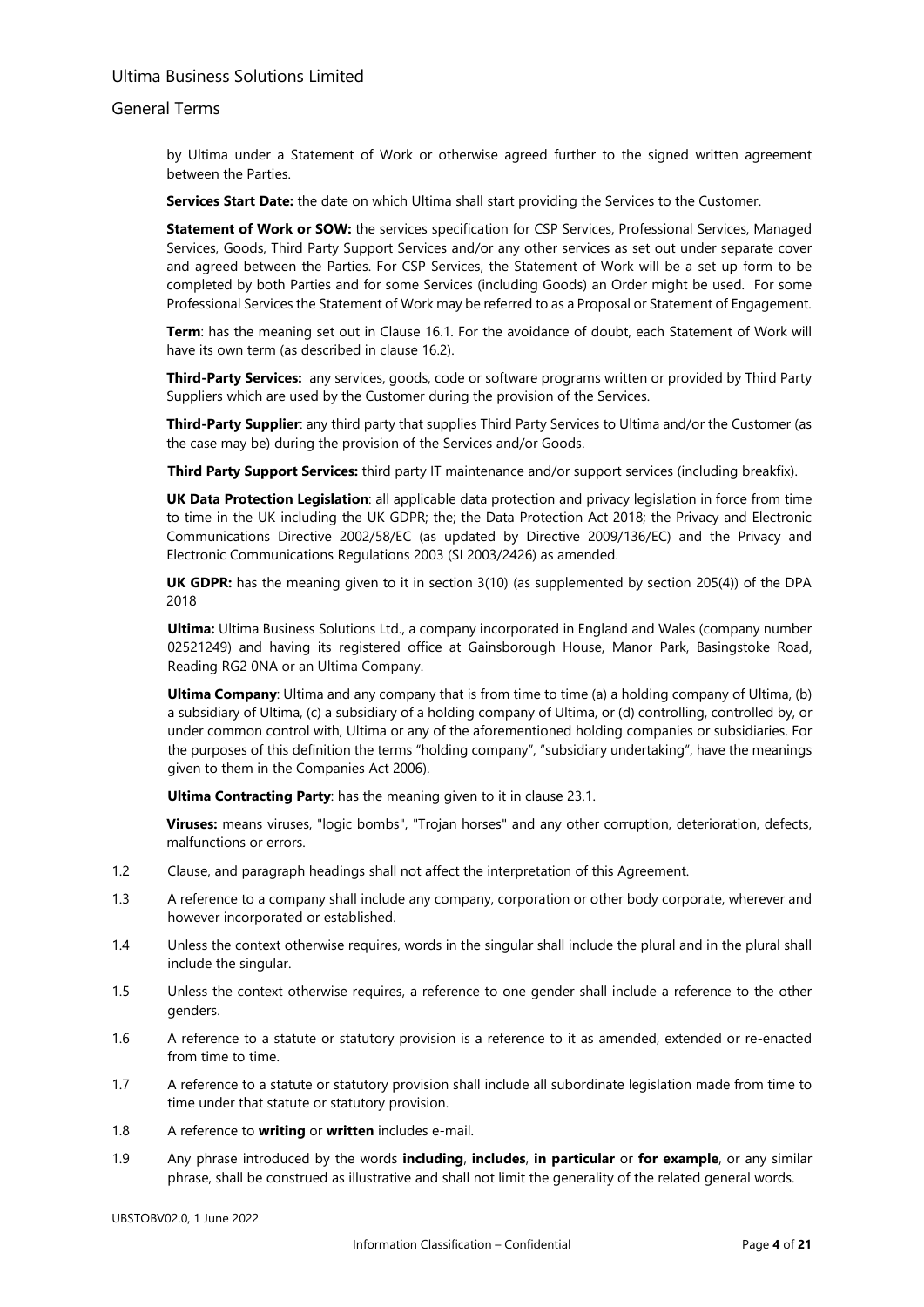## General Terms

- 1.10 References to Clauses are to the Clauses of this Agreement.
- 1.11 A **person** includes a natural person, corporate or unincorporated body (whether or not having separate legal personality).
- 1.12 In the event of any conflict or inconsistency between the Clauses, the Statement of Work, and the Licence Agreement (including any changes or variations to each of the Clauses, the Statement of Work, and the Licence Agreement), the following order of precedence shall apply (in decreasing order) to the extent of such conflict or inconsistency:
	- (a) the Statement of Work;
	- (b) the Licence Agreements, to the extent applicable to the Services;
	- (c) the Clauses.

### **2. QUOTATIONS AND STATEMENTS OF WORK**

- 2.1 Any Quote given by Ultima shall not constitute an offer. For Goods and Services (other than Managed Services) procured in British Pounds the Quote will remain open for acceptance for ten (10) Business Days from the date of the Quote, or such shorter period as may be expressly stated in a Quote, after which the Quote shall lapse automatically. Where Ultima purchases Goods and/or Services in a foreign currency (not British Pounds) to fulfil the Quote then that Quote will remain open for a maximum period of two (2) Business Days. Quotes for Managed Services will remain open for acceptance for ninety (90) calendar days or such shorter period as may be expressly stated in the relevant Quote. Quotes related to the CSP Services may be subject to periodic changes by Microsoft in line with the Microsoft's prevailing price list from time to time.
- 2.2 The Customer shall at all times be responsible for ensuring the accuracy of the terms of any Statement of Work and the Service Levels or any other relevant document submitted or accepted by the Customer.
- 2.3 A Statement of Work shall be deemed to be accepted on the earlier of:
	- (a) the Parties signing the Statement of Work;
	- (b) the Customer or Ultima issuing a purchase order confirming a Quote (within the applicable timescales as set out in clause 2.1) or such other written acceptance of the Statement of Work; and
	- (c) Ultima commencing the supply of the Services or doing any act consistent with performing the Statement of Work,

at which point a contract shall come into existence.

- 2.4 Subject to clause [2.5](#page-4-0) below, no addition to, variation of or other amendment or purported amendment to this Agreement or any Statement of Work shall be binding on the Parties unless expressly stated as such, made in writing and signed by a duly authorised Representative of both Parties.
- <span id="page-4-0"></span>2.5 As long as there is no material adverse effect on the quality or performance of the Services, Ultima can make any changes (without prior notice unless prohibited by applicable law) to the Statements of Work which are required to conform with any applicable safety, regulatory or other statutory requirement.
- 2.6 The Customer shall be responsible to Ultima for ensuring the accuracy of the terms of any Statement of Work and Service Levels submitted or accepted by the Customer and for giving Ultima any necessary information relating to the Services and/or Products within a reasonable time to enable Ultima to supply the Services and Products in accordance with the terms of this Agreement.
- 2.7 This Agreement shall (i) be in substitution for any prior oral or other prior arrangements between Ultima and the Customer in connection with the purchase of the relevant Services; and (iii) prevails over any of the Customer's inconsistent terms or conditions contained in, or referenced in, any order confirmation or other acknowledgement, quotation, purchase order(s), delivery note, invoice or similar document or implied by law, trade custom or practice.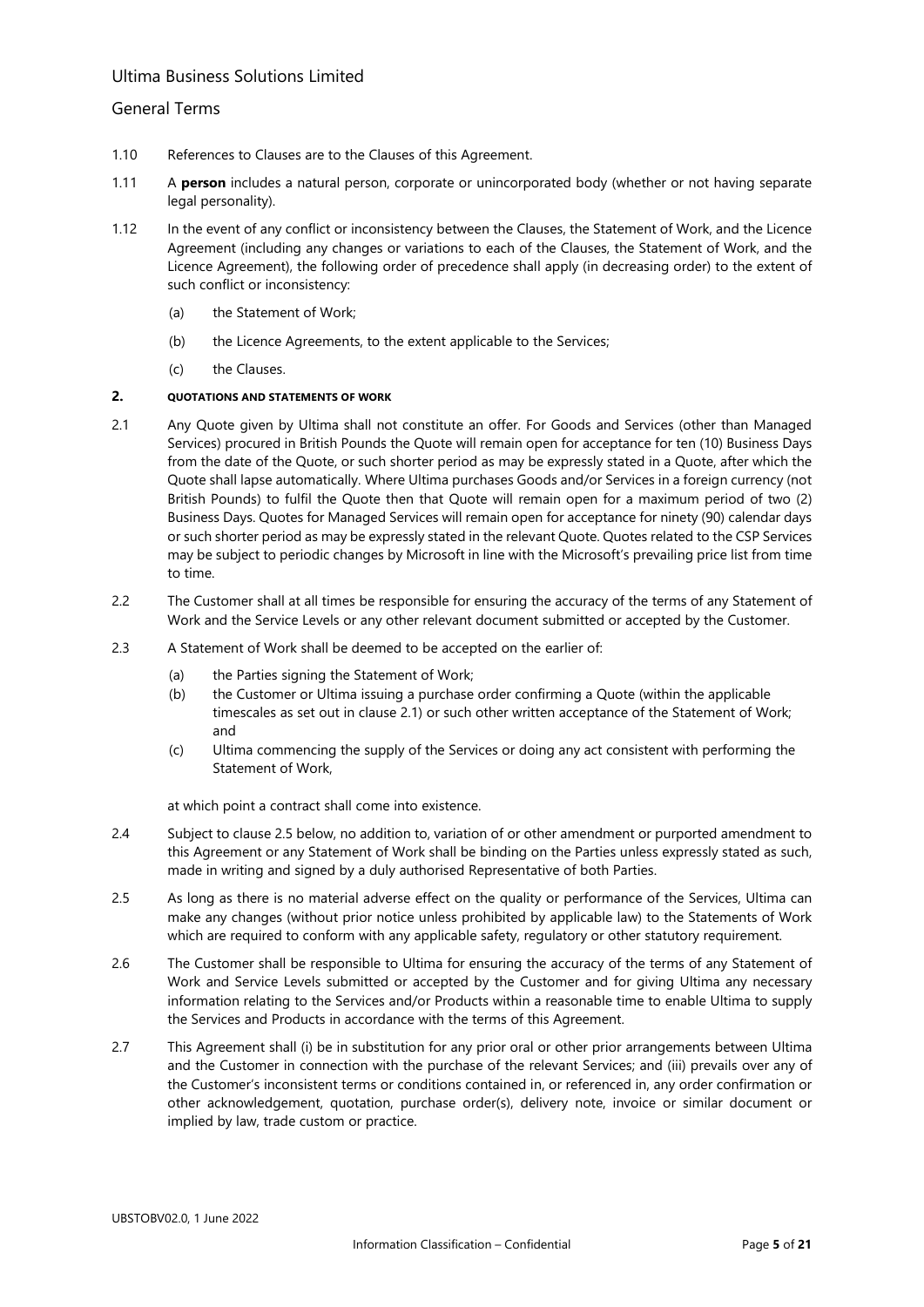### General Terms

#### **3. PROVISION OF SERVICES**

- 3.1 This Agreement sets out the terms and conditions under which Ultima shall provide to the Customer the Services.
- <span id="page-5-0"></span>3.2 Where the Services include the supply of:
	- (a) Goods, the provisions set out [here](https://www.ultima.com/sites/default/files/uploads/2022-05/ultima_goods_terms_link_v1.0.pdf) shall also apply and be incorporated;
	- (b) Managed Services, the additional provisions set out [here](https://www.ultima.com/sites/default/files/uploads/2022-05/ultima_managed_services_terms_link_v1.0.pdf) shall also apply and be incorporated;
	- (c) CSP Services, the additional provisions set out [here](https://www.ultima.com/sites/default/files/uploads/2022-06/ultima_csp_terms_link_essentials_only.pdf) and [here.](https://www.ultima.com/sites/default/files/uploads/2022-06/ultima_csp_terms_link_essentials_and_mgd_cloud.pdf) Dependent on the service purchased, shall also apply and be incorporated ("**CSP Terms**");
	- (d) Third Party Support Services, the applicable SOW shall include, or contain a link to, the applicable third party's standard terms for the relevant maintenance and/or support services, or such link shall be made available to the Customer following the processing of the Order. These terms will govern the provision and receipt of the Third Party Support Services.

#### **4. ULTIMA'S RESPONSIBILITIES**

- 4.1 Ultima shall:
	- (a) provide the Services in accordance with the terms of this Agreement;
	- (b) use its commercially reasonable endeavours to complete any Deliverables set out under any Statement of Work;
	- (c) commit sufficient resources to the provision of the Services to enable their delivery in accordance with the Agreement;
	- (d) provide the Services with due care, skill and ability in accordance with Good Industry Practice;
	- (e) take such steps as may be required to fulfil its obligations under this Agreement and any Statement of Work;
	- (f) utilise suitably skilled, qualified, experienced, supervised and vetted employees, agents, representatives and authorised sub-contractors who will exercise all reasonable skill and care;
	- (g) notify the Customer promptly if Ultima is unable to comply with any of the terms of this Agreement, any of the Licence Agreements or any Statement of Work; and
	- (h) observe and ensure that its personnel observe all health and safety rules and regulations and any other security requirements that apply at any of the Customer Sites and which have been communicated to it in writing a week prior to the Services commencing, where Ultima is required to be on such Customer Sites for the provision of the Services.
- <span id="page-5-1"></span>4.2 Ultima shall co-operate with the Customer in all matters relating to the Services and shall appoint a Representative ("**Ultima Representative**"), as the contact throughout the Services.
- 4.3 The Customer confirms that Ultima may employ sub-contractors without seeking the prior consent of the Customer. Notwithstanding the foregoing, Ultima shall at all times be responsible for and liable in respect of the performance of all obligations under this Agreement (excluding, any Third-Party Supplier), whether such obligations are performed by Ultima itself, or any sub-contractor engaged by Ultima and under the supervision of Ultima.
- 4.4 For the avoidance of doubt, Ultima shall only be held liable to the extent permitted under the respective Licence Agreements for the actions or omissions of any third parties and any sub-contractors it engages directly and shall not be held liable for the actions and or omissions of any other third party including but not limited to Microsoft (whereby the Customer will have a direct contract in place with Microsoft through the CSP Agreement) or other Third Party Suppliers.
- 4.5 Ultima shall provide reasonable notice to the Customer of any change in its senior personnel engaged as part of the Services. Where relevant, Ultima shall replace any senior personnel who are removed with another appropriately skilled person.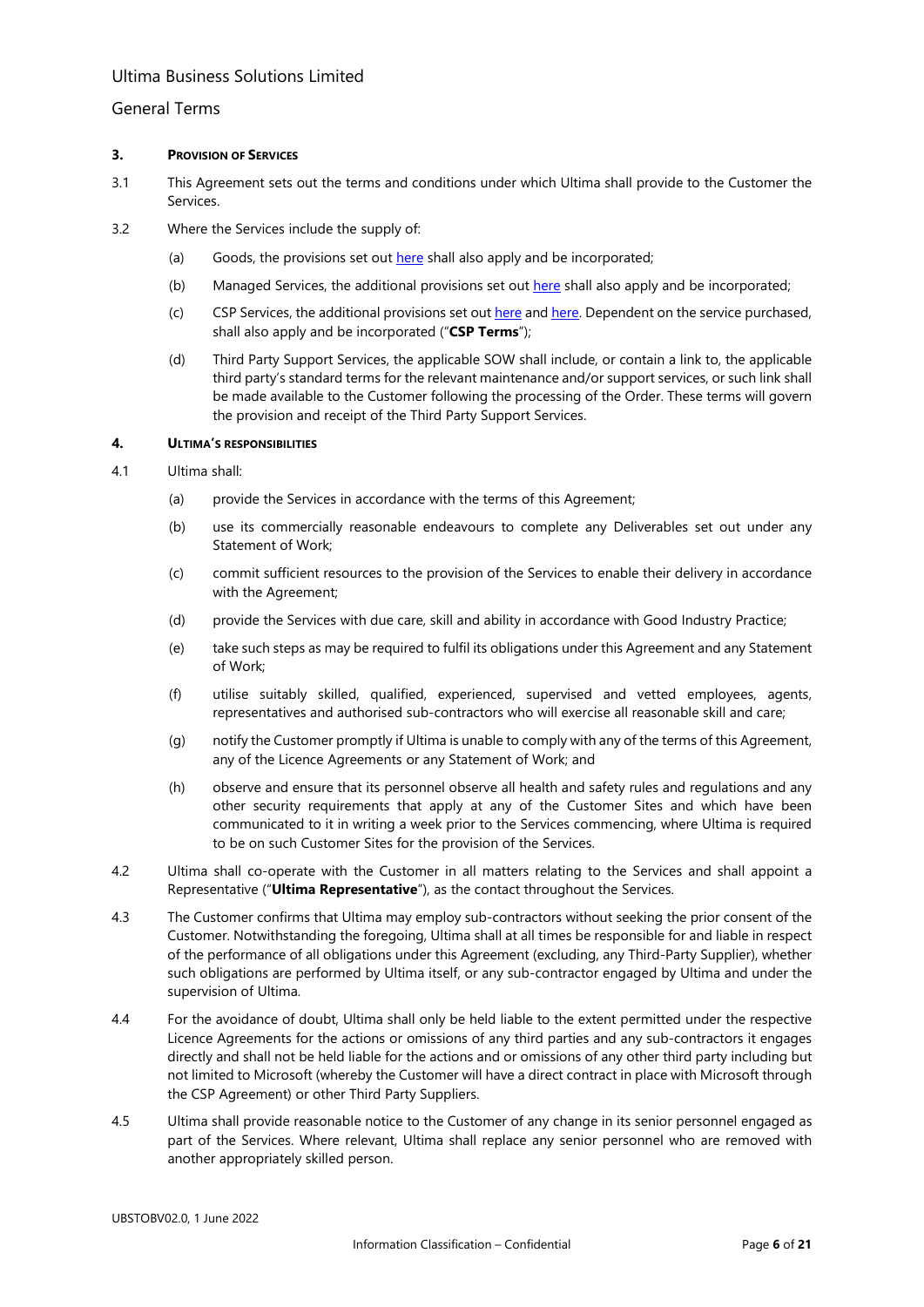## General Terms

- 4.6 Ultima has in place a Disaster Recovery Plan and shall ensure that it is able to implement the provisions of the Disaster Recovery Plan in accordance with its terms.
- 4.7 Ultima is not responsible for checking or examining any software delivered to the Customer or for ensuring that the software is free from Viruses, unless it is expressly stated in an applicable SOW that these activities form part of the Services. Where a SOW expressly includes these activities as part of the Services, Ultima will use industry-standard tools to check and examine the software delivered to the Customer by Ultima and will use its reasonable endeavours ensure that such software is free from all known Viruses.
- 4.8 Unless otherwise set out in the Statement of Work (as forming part of a Service) if the Customer accesses the Services through the public Internet or through a private circuit provisioned by a bandwidth provider of the Customer's choice, the Customer assumes responsibility for managing the relationship with this chosen provider, including service level commitments for issues found to be in the chosen provider's network.

### **5. CUSTOMER RESPONSIBILITIES**

- 5.1 To the extent that Ultima requires access to the Customer Site to perform the Services, the Customer shall provide such access during Normal Business Hours (or such other hours as the Parties pre-agree) and provide a suitable work environment to enable Ultima to perform such Services subject to Ultima complying with clause [4.1\(h\).](#page-5-1)
- 5.2 The Customer shall co-operate with Ultima in all matters relating to the Services as reasonably requested by Ultima, including providing information and resources available as reasonably requested, and shall appoint a minimum of two Representatives ("**Customer Representatives**"), who shall have authority to commit the Customer on all matters relating to the relevant Service.
- 5.3 Customer shall:
	- (a) ensure it has suitable licences in place for any third party software required (which is not issued by Ultima) to allow Ultima and its subcontractors full use in relation to the Services provided;
	- (b) inform Ultima of all health and safety rules and regulations and any other reasonable security requirements that apply at any of the Customer's premises;
	- (c) where Managed Services and/or CSP Services are provided, maintain continuous global admin access to the Customer's relevant Microsoft cloud services portals for the duration of the Agreement;
	- (d) where a Microsoft Cloud service is deployed / utilised the Customer shall assign Ultima as the Digital Partner of Record and/or Claiming Partner of Record and/or Transacting Partner of Record (TPOR) and/or Partner Admin Link (PAL) and Admin on Behalf of (AOBO) for that particular Service for a minimum of twelve (12) months from Project completion date;
	- (e) provide appropriate hardware interface, software and access authorisation to enable remote diagnosis, should such capability be required;
	- (f) use all reasonable efforts to follow the reasonable instructions of Ultima support personnel with respect to the resolution of defects;
	- (g) gather all relevant information prior to requesting assistance in respect of any defects including detailed defect description, and procedures required to replicate a problem if possible. Any additional information which may help in the diagnosis of a defect should be included such as network configuration details;
	- (h) agree that if, in the course of performing the Services, it is reasonably necessary for Ultima's performance of its obligations under a Statement of Work for Ultima to access or use any equipment, software or data of the Customer (or which is in the possession of the Customer) then it shall where it is able to do so grant to Ultima and any of its subcontractors, at no cost to Ultima, a non-exclusive, royalty free, terminable licence to use the same solely for the purpose of delivering the Services only for as long as is strictly necessary to deliver such Services;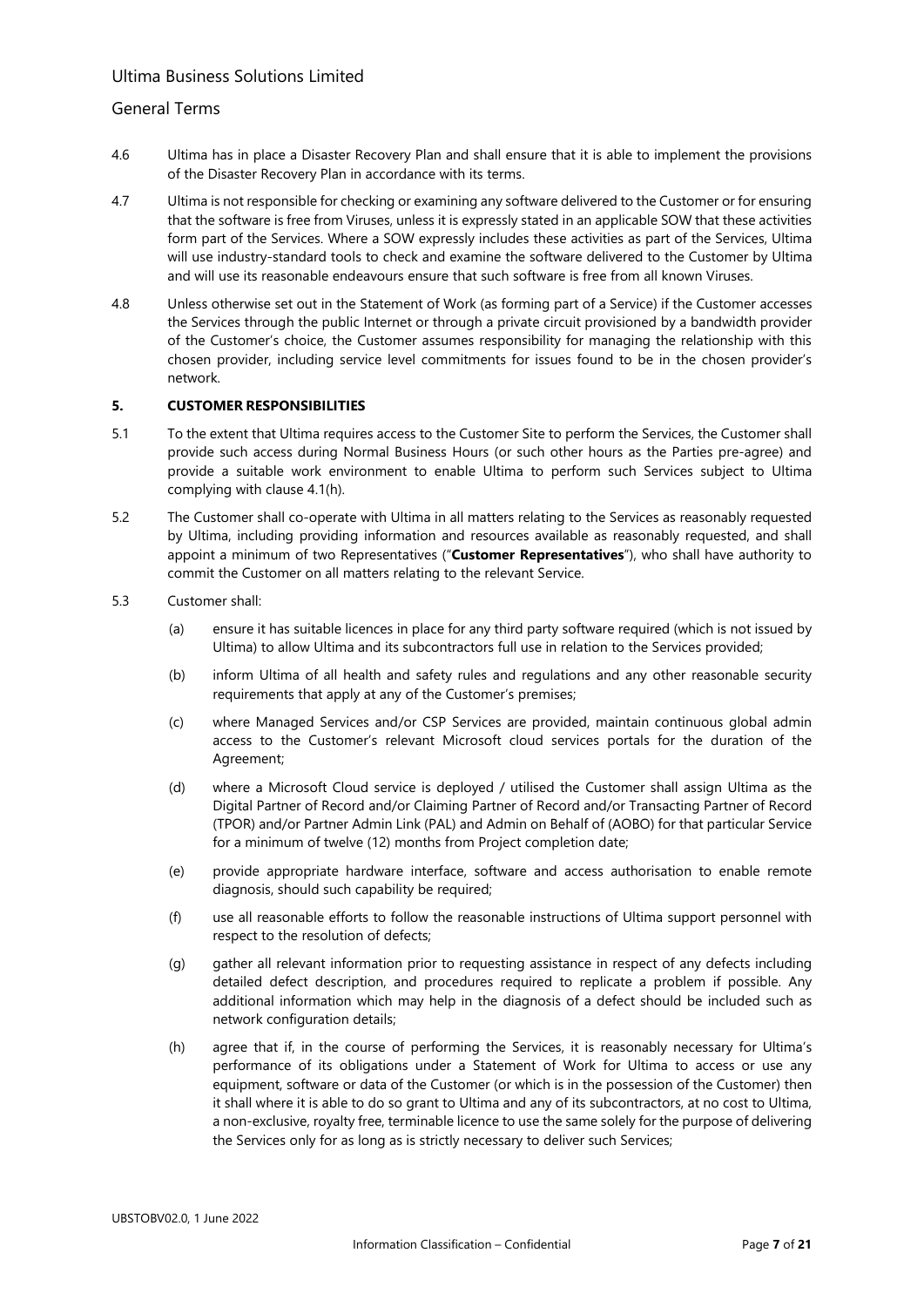## General Terms

- (i) in respect of any Microsoft funded services, sign and deliver the Microsoft Proof of Execution (POE) within 7 days of the date of issue by Microsoft. In the event that the Customer does not return the POE within the 7 days' notice period, Ultima may be entitled to charge the Customer the amounts directly and the Customer shall follow the payment terms in this Agreement.
- 5.4 The Customer shall (unless otherwise specified in the Statement of Work or as otherwise set out in this Agreement):
	- (a) use the Services only for lawful purposes and in accordance with this Agreement, and comply with all applicable laws and regulations with respect to its activities under this Agreement;
	- (b) carry out all other Customer responsibilities set out in this Agreement and the Statement of Work in a timely and efficient manner. In the event of any delays in the Customer's provision of such assistance as agreed by the Parties, Ultima may adjust any timetable or delivery schedule set out in this Agreement as reasonably necessary.
- 5.5 If the Customer has not complied with its payment obligations under the Agreement Ultima will give the Customer written notice of the breach with fourteen (14) days' notice to remedy it. If the Customer does not remedy the breach Ultima may suspend the Services. Ultima is not responsible or liable if the Services do not to comply with the Statement of Works and/or Service Level Arrangements as a direct result of the Customer being in breach of its obligations under this Agreement.
- <span id="page-7-0"></span>5.6 **Cancellation of Professional Services.** The Customer agrees to adhere to the dates scheduled for provision of Professional Services by Ultima as stated in the applicable Statement of Work. If the Customer wishes to reschedule or cancel the dates for the provision of the Professional Services, Ultima will use reasonable endeavours to re-assign allocated resources to other clients. If such re-assignment is not possible and the Customer has not provided at least ten (10) Business Days or more full working days advance notice, then the Customer shall be liable to pay the following cancellation charges in the form of damages ("**Cancellation Charges**") relating to this action, in addition to any specific costs relating to cancelling pre-booked travel arrangements and to unpaid Fees (if any) for any professional Services work that has been performed:
	- (a) if dates are changed or cancelled between six (6) days and nine (9) Business Days before the scheduled start date Cancellation Charges equivalent to twenty-five percent (25%) of the Fees for the Services to be provided at that time will be payable;
	- (b) if dates are changed or cancelled between two (2) days and five (5) Business Days before the scheduled start date Cancellation Charges equivalent to fifty percent (50%) of the Fees for the Services to be provided at that time will be payable;
	- (c) if dates are changed or cancelled fewer than two (2) Business Days before the scheduled start date Cancellation Charges equivalent to one hundred percent (100%) of the Fees for the Services to be provided at that time will be payable,

provided that (i) references to the Fees for the Services in this Clause [5.6](#page-7-0) (for the purposes of calculating Cancellation Charges) shall be limited to the Fees for the Services for a maximum period of ten (10) Business Days immediately following the date the Customer cancels or suspends; and (ii) it is acknowledged that certain sub-contractors for Professional Services may have specific cancellation charges applicable to the Services provided, in which case Ultima will inform the Customer of such cancellation charges in the applicable Statement of Work or otherwise in writing from time to time.

### **6. PROJECT ORGANISATION**

- 6.1 If requested by the Customer or specified in the Statement of Work, the Customer Representatives and Ultima Representative will have regular meetings to monitor and review the performance of this Agreement, to discuss any changes proposed in accordance with Clause [14](#page-15-0) (Change Requests) and to discuss the Service Level Arrangements (where applicable).
- 6.2 Before each meeting, the Customer Representatives will notify Ultima Representative, and vice versa, of any problems relating to the provision of the Services for discussion at the meeting. At each meeting the Parties will agree a plan to address any problems. In the event of any problem being unresolved or a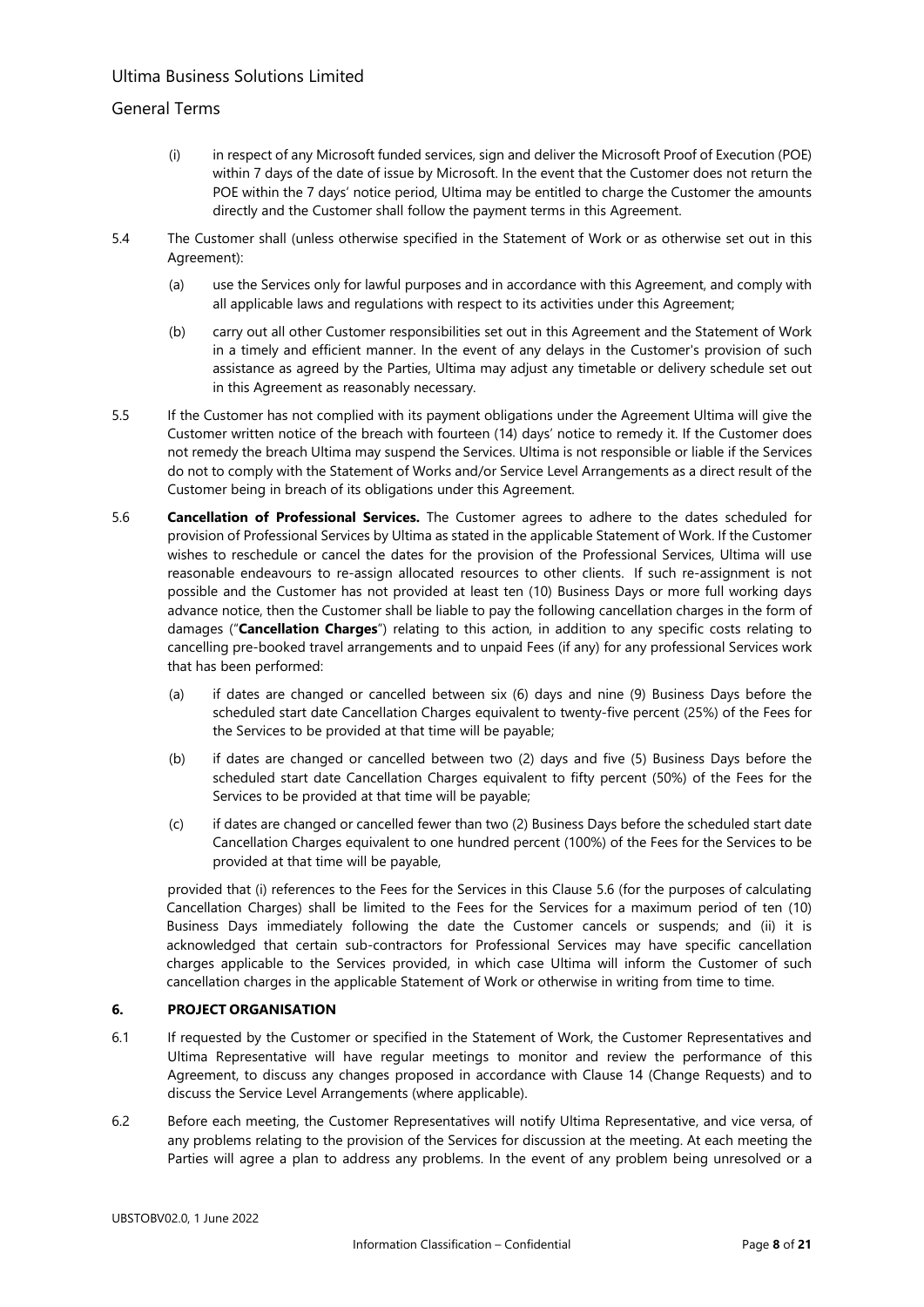## General Terms

failure to agree on the plan, the matter will be resolved in accordance with the Dispute Resolution Procedure. Progress in implementing the plan shall be included in the agenda for the next meeting.

## <span id="page-8-1"></span>**7. PRICE AND PAYMENT**

- 7.1 The Customer shall pay the Fees for the Services (including any Third-Party Services) as more fully set out in the relevant Statement of Work.
- 7.2 Clause [7.3](#page-8-0) will apply if the Services are to be provided on a time-and-materials basis. The remainder of this Clause [7](#page-8-1) will apply to all Fees, whether payable on a fixed price, annual or time and materials basis.
- <span id="page-8-0"></span>7.3 Where the Services are provided on a time-and-materials basis:
	- (a) Ultima's standard hourly or daily rates are calculated on the basis of Normal Business Hours but, for clarity, are payable on the basis of actual time worked with a minimum price payable calculated as a four hour half day;
	- (b) Ultima is entitled to charge an overtime rate for time worked outside Normal Business Hours on the basis of Ultima's standard rate card rates, or as otherwise set out in the Statement of Work;
	- (c) Ultima shall update the relevant time recording systems to calculate the Fees for each invoice charged on a time and materials basis.
- 7.4 Ultima shall invoice the Fees as follows (unless otherwise expressly set out in the applicable SOW):
	- (a) for Goods, on shipment;
	- (b) for third party support, on the date the order for such support is placed;
	- (c) for Managed Services, quarterly or annually in advance as set out in the applicable SOW;
	- (d) for Professional Services, following provision of the Professional Services (which may be weekly) and as a minimum at the end of each month in which the Professional Services have been provided;
	- (e) for CSP Services, as set out in the applicable Set Up Form and/or CSP Terms.
- 7.5 The Fees exclude:
	- (a) (unless otherwise agreed and set out in the Statement of Work), the cost of hotel, subsistence, travelling and any other ancillary expenses reasonably incurred by Ultima or its subcontractors in providing the Services, the cost of any materials and the cost of services reasonably and properly provided by third parties and required by the Customer for the Services ("**Expenses**"). Travelling time greater than 1.5 hours per day (total elapsed time) may be charged on a pro rata basis at the standard daily fee rate. Ultima will use reasonable endeavours to minimise travel time. Ultima shall obtain the Customer's approval in before invoicing for Expenses; and
	- (b) unless otherwise set out in the Statement of Work, the costs of packaging, insurance and transport of the Goods.
- 7.6 If Ultima agrees to grant the Customer a credit account, the Customer shall pay each undisputed invoice for the Fees and Expenses in full and cleared funds (without deduction or set-off) within 30 days of the date of such invoice or from the Services Start Date (whichever is earliest) unless otherwise agreed in writing by Ultima or unless otherwise set out in the Statement of Work. If Ultima does not agree to grant a credit account then, at Ultima's discretion, the Customer shall either pay by direct debit (in which case the details of such direct debit payments shall be sent to the Customer separately) or pay for all Services in advance.
- 7.7 All payments by the Customer hereunder shall be in United Kingdom pound sterling unless otherwise agreed or set out in the Statement of Work and shall be paid to Ultima's bank account as advised by Ultima to the Customer in writing.
- 7.8 All amounts stated are gross amounts but exclusive of VAT or other sales tax which shall be paid by the Customer, if applicable, at the then prevailing rate subject to receipt of a valid VAT invoice or other sales tax invoice.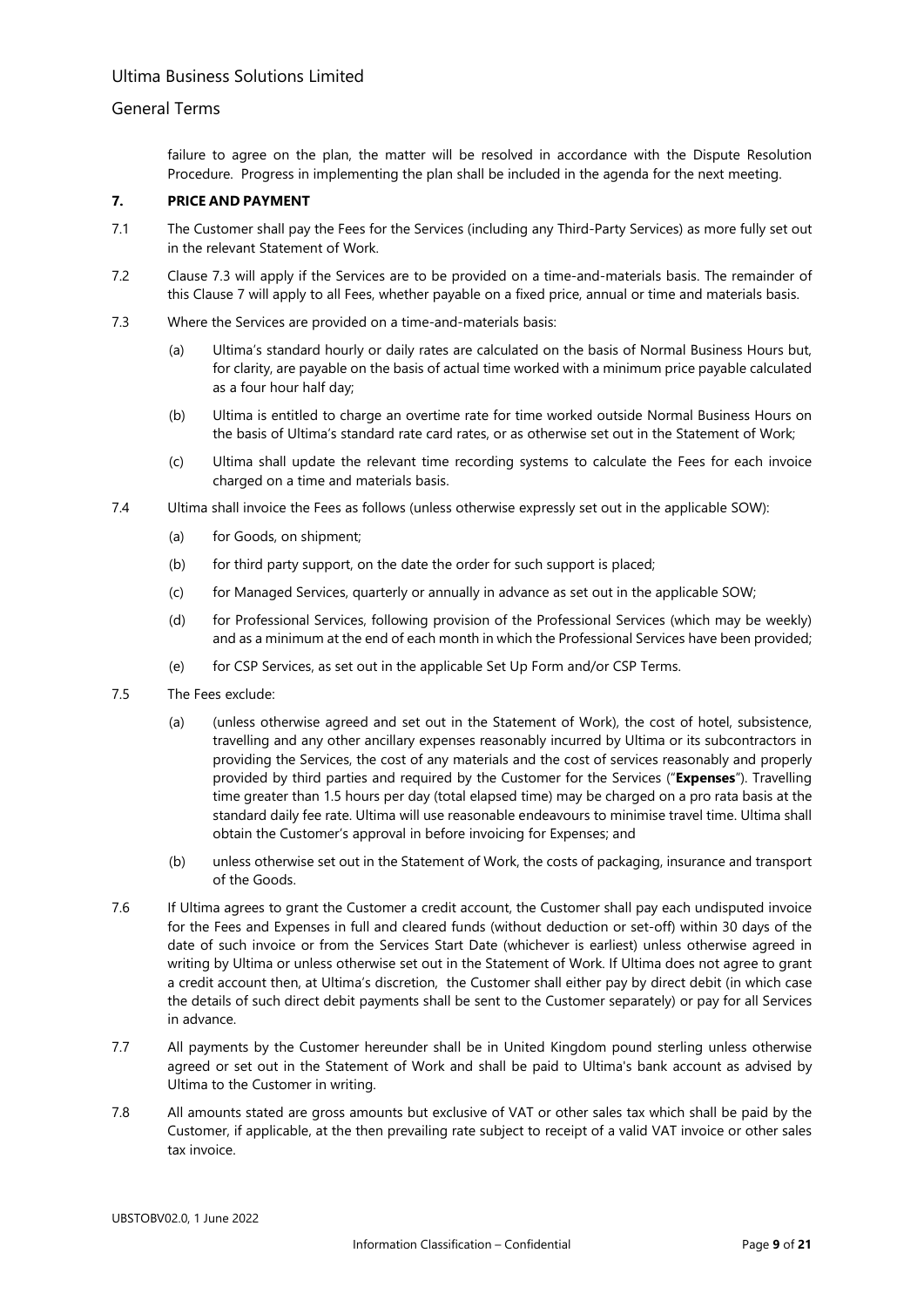## General Terms

- 7.9 Should the Customer be required by any law or regulation to make any deduction on account of tax including but not limited to withholding tax or otherwise on any sum payable under the Agreement the Fees payable shall be increased by the amount of such tax to ensure that Ultima receives a sum equal to the amount to be paid under the applicable Statement of Work.
- 7.10 Without prejudice to any other remedy that Ultima may have, if payment of the Fees or any part thereof is overdue then unless the Customer has notified Ultima in writing that such payment is in dispute within 10 days of the receipt of the corresponding invoice Ultima may, without prejudice to any other rights or remedies, charge the Customer interest on the overdue amount at the rate of 4% per annum above National Westminster Bank Plc base rate from time to time. Such interest shall accrue on a daily basis from the due date until actual payment of the overdue amount, whether before or after judgment. The Customer shall pay the interest together with the overdue amount.
- 7.11 The Customer shall not be able to dispute any amounts which have been paid by the Customer after a period of 3 months has elapsed from the date of invoice.
- 7.12 Ultima shall not be obliged to provide any of the Services and/or deliver any Goods while any duly issued invoice(s) remain unpaid under any Statement of Work, but should Ultima choose to continue to do so, this shall not in any way be construed as a waiver of Ultima's rights or remedies.
- 7.13 Ultima may increase the Fees relating to the provision of Services in the following circumstances:
	- (a) as a result of (i) any delay caused by the failure of the Customer to give Ultima adequate information or instructions or (ii) any factor beyond the control of Ultima (including foreign exchange fluctuations, increases in taxes, levies, duties, withholding taxes, and increases in labour, materials and other manufacturing costs);
	- (b) as agreed by the Parties in any Change Notice (including as a result of the Customer increasing the scope of any Services), and any request by the Customer to change the delivery or collection date(s), quantities or types of Goods and/or Services ordered;
	- (c) at any time, Ultima may increase the day rates related to Professional Services, unless a specific rate card has been agreed in which case such rate card shall only be valid until 31 March following its publication;
	- (d) on renewal of a Managed Service or any annually recurring service provided by Ultima, on an annual basis with effect from each anniversary of the Commencement Date, by written notice to the Customer;
	- (e) at any time Ultima may on written notice to the Customer increase any fees related to Third Party Services in line with any increases imposed upon Ultima by the applicable Third Party Supplier(s) and in line with the terms of the Licence Agreement and/or the CSP Agreement; and
	- (f) as set out in the CSP Terms.

### **8. WARRANTIES**

- 8.1 The Customer warrants that:
	- (a) it has the full capacity and authority to enter into and perform this Agreement and that this Agreement is executed by a duly authorised representative of the Customer;
	- (b) it has the authority to grant any rights to be granted to Ultima under this Agreement and it owns or has obtained valid licences, consents, permissions and rights to use, and where necessary to licence to Ultima and any of its subcontractors, any materials reasonably necessary for the fulfilment of all its obligations under this Agreement;
	- (c) Ultima's use in the provision of the Managed Services or otherwise in connection with this Agreement of any third-party materials supplied by the Customer (including any hardware or software supplied by the Customer to Ultima for such use) shall not cause Ultima to infringe the rights, including any Intellectual Property Rights, of any third party; and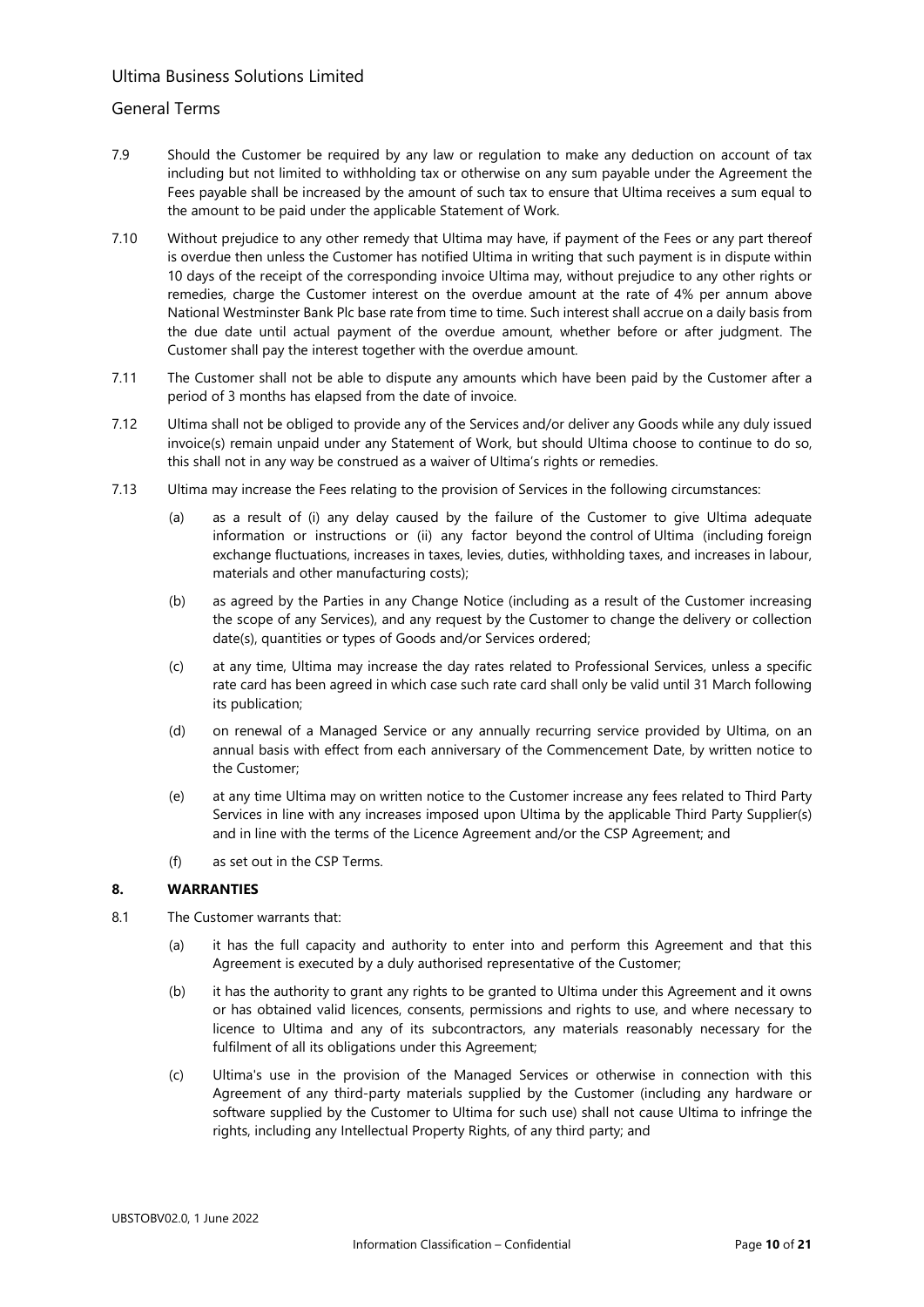## General Terms

- (d) it has not been induced to enter into this Agreement by any prior representations, nor has it relied on any oral representation made by Ultima or upon any descriptions, illustrations or specifications contained in any catalogues and publicity material produced by Ultima.
- 8.2 Ultima warrants that:
	- (a) it has the full capacity and authority to enter into and perform this Agreement and that this Agreement is executed by a duly authorised representative of Ultima;
	- (b) it owns or has obtained valid licences, consents, permissions and rights to enable Ultima to comply with this Agreement and to use any of the Intellectual Property Rights necessary for the fulfilment of all its obligations under this Agreement including for the Customer's use and receipt of the Services, and Ultima shall not breach the provisions of any such necessary licences, consents, permissions and rights or cause the same to be breached;
	- (c) it will comply with all applicable laws in performing its obligations under this Agreement; and
	- (d) the Customer's use of any Ultima materials, including any materials supplied by Ultima to the Customer (but excluding any third-party materials), shall not cause the Customer to infringe the rights, including any Intellectual Property Rights, of any third party.
- 8.3 Except for any warranties and service levels expressly set forth in this Agreement, the Services are provided on an "as is" basis, and Customer's use of the Services is at its own risk. Ultima does not make, and hereby disclaims, any and all other express and/or implied warranties, statutory or otherwise, including, but not limited to, warranties of merchantability, fitness for a particular purpose and any warranties arising from a course of dealing, usage, or trade practice.

### **9. ACCEPTANCE OF PROFESSIONAL SERVICES**

- 9.1 The relevant Statement of Work shall specify the Deliverables that are to be subject to Acceptance Testing and provide a framework for the nature of the testing that will be required.
- 9.2 In relation to any Acceptance Testing:
	- (a) the Customer shall have a reasonable period of time, up to five Business Days unless otherwise specified in the Statement of Work, from Ultima's delivery of each Deliverable under the relevant Statement of Work (the "Acceptance Period") to confirm that such Deliverable conforms to the acceptance criteria as agreed between the Parties (collectively, the "Acceptance Criteria"). If the Customer determines that a Deliverable does not conform to the Acceptance Criteria, the Customer shall by the last day of the Acceptance Period provide to Ultima a written issues list of the non-conformities to the Acceptance Criteria for the specific Deliverable;
	- (b) the Customer shall use best efforts to ensure correctly and efficiently appropriate Acceptance Testing in relation to any Deliverable which is subject to Acceptance Tests and shall notify Ultima within the Acceptance Period (as defined in Clause 9.2 (a)) if any of the Deliverables do not conform to the Acceptance Criteria. In the event that Customer has undertaken the Acceptance Testing within the Acceptance Period and fails to reject any Deliverable within the relevant Acceptance Period, for all purposes under these Conditions such Deliverable, shall be deemed accepted as if the Customer had issued a written acceptance thereof. Once the Deliverable has been accepted by the Customer and payment has been settled in accordance with Clause 7, the Deliverable shall become the property of the Customer. For the avoidance of doubt, should any non-conformities be found in earlier stages of the Deliverables but which were not highlighted to Ultima during the applicable Acceptance Period, such non-conformities shall not be subject to the remedies as set out in Clause 9.2 (c) below;
	- (c) If there are any non-conformities within any Deliverable, which have been highlighted by Customer or Ultima during the Acceptance Period and whereby the Deliverable has not been accepted by the Customer for this reason and such non-conformity is a directly attributable act or omission on the part of Ultima (and not subject to a Change Request (as defined in Clause 14 or attributable to the Customer's acts or omissions including inadequate Acceptance Testing) Ultima shall (without prejudice to the Customer's other rights and remedies) carry out all necessary remedial work without additional charge as part of the next Deliverable which shall accordingly be modified; and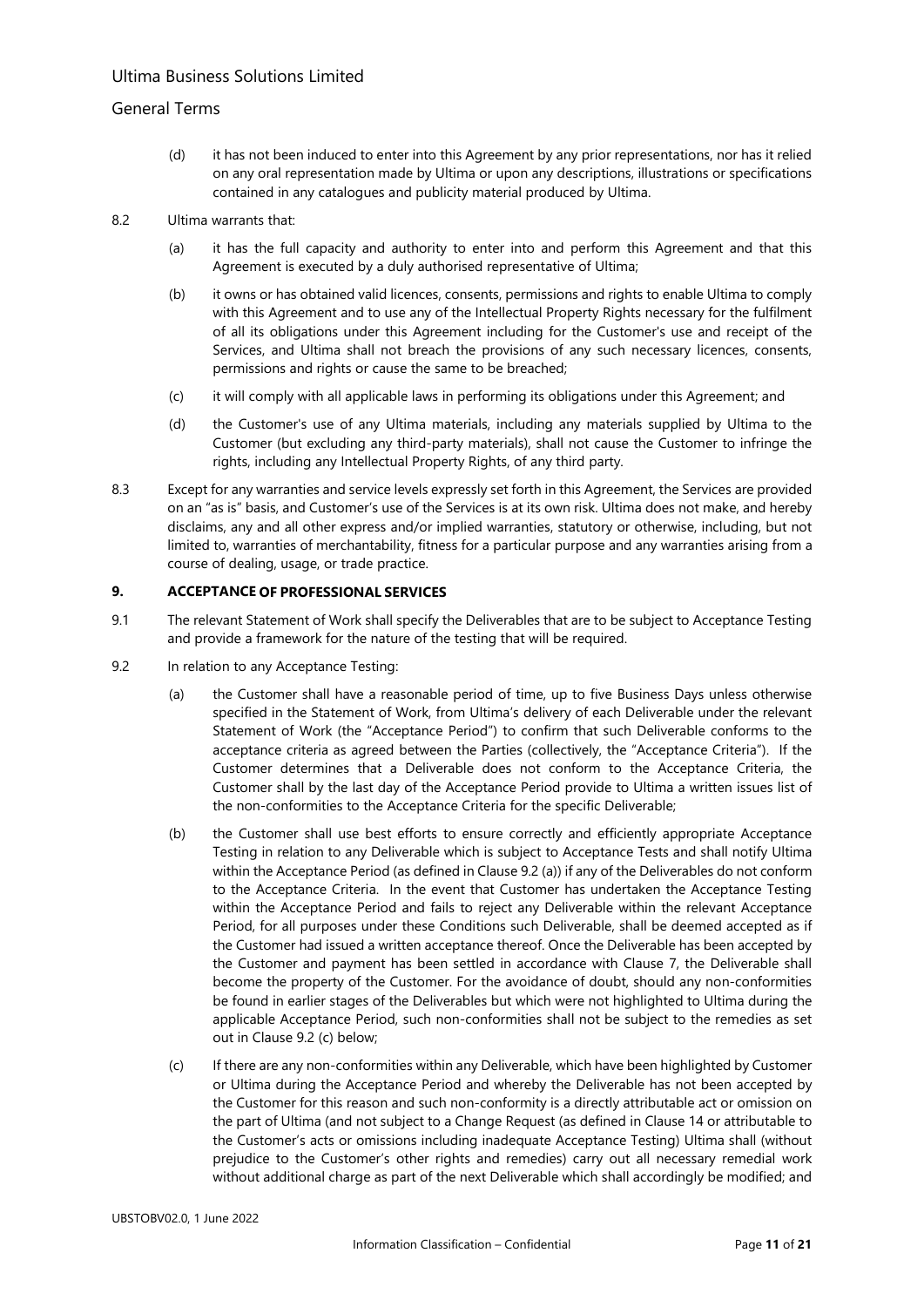## General Terms

(d) If any non-conformity cannot be remedied by Ultima due to an error, defect or fault which Ultima is able to demonstrate to the reasonable satisfaction of the Customer to be outside Ultima's control and which has disabled Ultima's ability to remedy such non-conformity, then Ultima reserves the right to terminate work on that specific Deliverable. Ultima agrees not to charge Customer, any amounts paid or payable by Customer to Ultima which specifically relate to the non-conforming Deliverable which cannot be remedied.

### <span id="page-11-1"></span>**10. DATA PROTECTION**

- 10.1 The Customer will ensure that full backups and security copies of data and programmes are made at all appropriate intervals. Ultima will only monitor the Customer's backup systems if, and to the extent that, such monitoring is expressly included as part of the Services in the applicable SOW, in which case Ultima will monitor the Customer's backup systems in accordance with the SOW. Notwithstanding any other provision in the Agreement, Ultima excludes all liability in respect of any backups that subsequently fail where they are due to environmental conditions, human input or other factors outside of the control of Ultima, its subcontractors, Third Party Suppliers or as otherwise set out in this Agreement.
- 10.2 For the purposes of this clause 10, the terms **controller**, **processor**, **data subject**, **personal data**, **personal data breach** and **processing** shall have the meaning given to them in the UK Data Protection Legislation.
- <span id="page-11-0"></span>10.3 Both Parties will comply with all applicable requirements of Applicable Data Protection Laws. This clause 10 is in addition to, and does not relieve, remove or replace, a party's obligations or rights under Applicable Data Protection Laws.
- 10.4 The Parties have determined that, for the purposes of Applicable Data Protection Laws, Ultima shall process the personal data set out [here](https://www.ultima.com/sites/default/files/uploads/2022-05/ultima_dp_link_v1.3.pdf) as a processor on behalf of the Customer.
- 10.5 Without prejudice to the generality of [clause 1](#page-11-0)0.2 the Customer will ensure that it has all necessary appropriate consents and notices in place to enable lawful transfer of the Customer Personal Data to Ultima for the duration and purposes of this agreement.
- 10.6 In relation to the Customer Personal Data, the scope, nature and purpose of processing by Ultima, the duration of the processing and the types of personal data and categories of data subject are set out here.
- 10.7 Without prejudice to the generality of clause 10.2 and clause [10.3](#page-11-0) Ultima shall, in relation to Customer Personal Data:
	- (a) process that Customer Personal Data only on the documented instructions of the Customer, unless Ultima is required by Applicable Laws to otherwise process that Customer Personal Data. Where Ultima is relying on Applicable Laws as the basis for processing Customer Processor Data, Ultima shall notify the Customer of this before performing the processing required by the Applicable Laws unless those Applicable Laws prohibit Ultima from so notifying the Customer on important grounds of public interest. Ultima shall inform the Customer if, in the opinion of Ultima, the instructions of the Customer infringe Applicable Data Protection Laws;
	- (b) implement appropriate technical and organisational measures to protect against unauthorised or unlawful processing of Customer Personal Data and against accidental loss or destruction of, or damage to, Customer Personal Data, which the Customer has reviewed and confirms are appropriate to the harm that might result from the unauthorised or unlawful processing or accidental loss, destruction or damage and the nature of the data to be protected, having regard to the state of technological development and the cost of implementing any measures;
	- (c) ensure that any personnel engaged and authorised by Ultima to process Customer Personal Data have committed themselves to confidentiality or are under an appropriate statutory or common law obligation of confidentiality;
	- (d) assist the Customer insofar as this is possible (taking into account the nature of the processing and the information available to Ultima), and at the Customer's cost and written request, in responding to any request from a data subject and in ensuring the Customer's compliance with its obligations under Applicable Data Protection Laws with respect to security, breach notifications, impact assessments and consultations with supervisory authorities or regulators;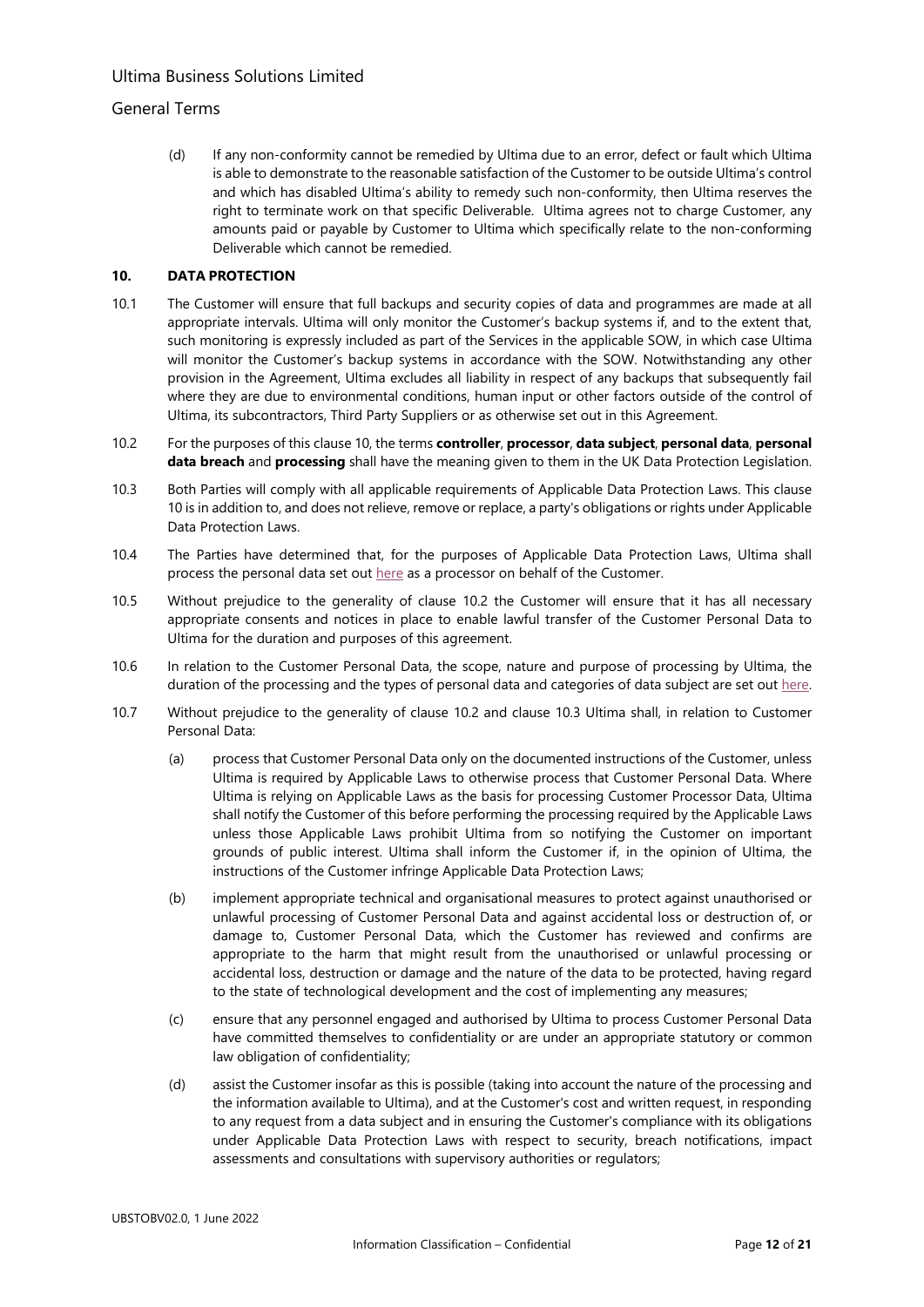## General Terms

- (e) notify the Customer without undue delay on becoming aware of a personal data breach involving the Customer Personal Data;
- <span id="page-12-0"></span>(f) at the written direction of the Customer, delete or return Customer Personal Data and copies thereof to the Customer on termination of the agreement unless Ultima is required by Applicable Law to continue to process that Customer Personal Data. For the purposes of this clause 10.[7\(f\)](#page-12-0) Customer Personal Data shall be considered deleted where it is put beyond further use by Ultima; and
- (g) maintain records to demonstrate its compliance with this clause [10](#page-11-1) and allow for reasonable audits by the Customer or the Customer's designated auditor, for this purpose, on reasonable written notice (at least 4 weeks) and in accordance with Ultima's Information Security Management System. Audits of compliance with data protection obligations are limited to once per year unless the Customer has a genuine reason to believe that Ultima is in material breach of this clause [10](#page-11-1) or can demonstrate that it requires copies of applicable documentation to comply with Applicable Data Protection Laws or the requirements of the Commissioner or other applicable regulatory authority. In such case the Customer shall act reasonably in relation to any audit request, and in a manner which results in the minimum of inconvenience to Ultima.
- 10.8 The Customer hereby provides its prior, general authorisation for Ultima to:
	- (a) appoint processors to process the Customer Personal Data, provided that Ultima:
		- (i) shall ensure that the terms on which it appoints such processors comply with Applicable Data Protection Laws, and are consistent with the obligations imposed on Ultima in this clause 10;
		- (ii) shall remain responsible for the acts and omission of any such processor as if they were the acts and omissions of Ultima; and
		- (iii) shall inform the Customer of any intended changes concerning the addition or replacement of the processors, thereby giving the Customer the opportunity to object to such changes provided that if the Customer objects to the changes and cannot demonstrate, to Ultima's reasonable satisfaction, that the objection is due to an actual or likely breach of Applicable Data Protection Law, the Customer shall indemnify Ultima for any losses, damages, costs (including legal fees) and expenses suffered by Ultima in accommodating the objection.
	- (b) transfer Customer Personal Data outside of the UK as required for the Purpose, provided that Ultima shall ensure that all such transfers are effected in accordance with Applicable Data Protection Laws. For these purposes, the Customer shall promptly comply with any reasonable request of Ultima, including any request to enter into standard data protection clauses adopted by the EU Commission from time to time (where the EU GDPR applies to the transfer) or adopted by the Commissioner from time to time (where the UK Data Protection Legislation applies to the transfer).

### **11. INTELLECTUAL PROPERTY RIGHTS**

- 11.1 Subject to Clause 11.2 below, where Ultima agrees in the applicable Statement of Work that it will create bespoke materials or code pursuant to the Services ("**Bespoke IPR**") the Intellectual Property Rights in the Bespoke IPR will vest automatically in the Customer once Ultima has received payment in full. Ultima agrees to assign to the Customer its present and future rights and full title and interest in the Bespoke IPR. The Customer now provides an irrevocable, worldwide, royalty-free licence to Ultima for the duration of this Agreement to use such Bespoke IPR strictly for the purposes of providing the Services.
- 11.2 Notwithstanding Clause 11.1 above, Ultima and its respective licensors retain exclusive ownership of (i) all of its Background Materials; and (ii) ideas, concepts, techniques and know-how discovered, created or developed by Ultima during the performance of the Services that are of general application and that are not based on or derived from the Customer's business or Confidential Information ("**General IP**", together with the Background Materials, the "**Ultima Intellectual Property**"). Ultima grants to the Customer a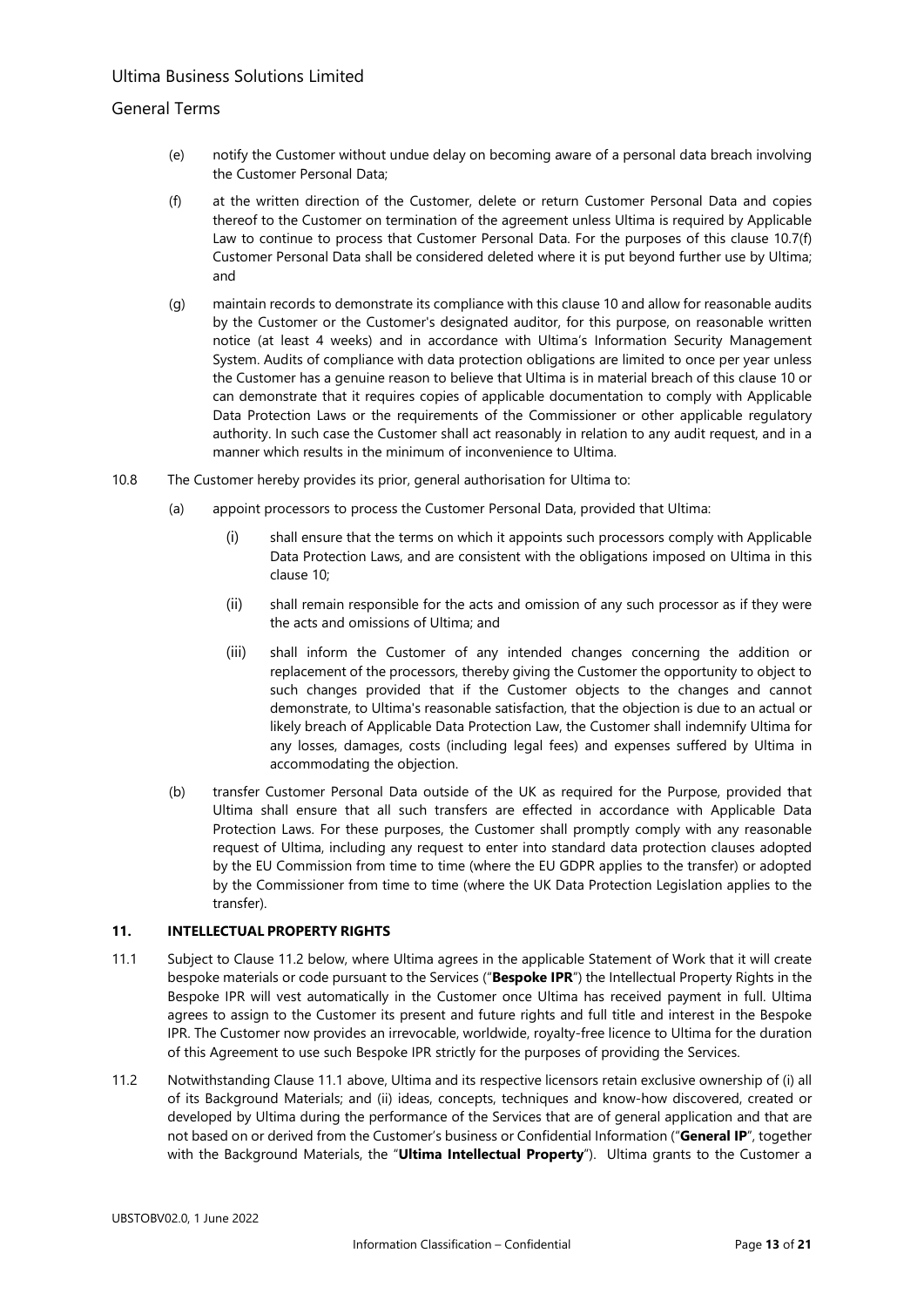## General Terms

non-exclusive, irrevocable, worldwide royalty free and non-transferable license to use Ultima Intellectual Property.

- 11.3 The Customer shall pay and indemnify Ultima from and against all actions, claims, liabilities, demands, proceedings, costs suffered or incurred by Ultima, arising by reason of claims that (1) Ultima's possession of or use of the Customer's Intellectual Property or any Customer materials (whether used, owned or licensed to the Customer) in connection with the provision of the Services infringes the Intellectual Property Rights of a third party; (2) the Customer or any of its customers, modify, alter, replace combine with any other data, code, documents or other software, which alters Ultima's Intellectual Property and such alterations infringe the Intellectual Property Rights of a third party. This indemnity applies whether or not legal proceedings are instituted and, if such proceedings are instituted, irrespective of the means, manner or nature of any settlement, compromise or determination.
- 11.4 Ultima shall pay and indemnify Customer, from and against all actions, claims, liabilities, demands, proceedings, costs suffered or incurred by Customer, arising by reason of claims that (1) Customer's possession of or use of Ultima's Intellectual Property in connection with the provision of the Services infringes the Intellectual Property Rights of a third party; (2) Ultima, modifies, alters, replaces combines with any other data, code, documents or other software, which alters the Customer's Intellectual Property and such alterations infringe the Intellectual Property Rights of a third party. This indemnity applies whether or not legal proceedings are instituted and, if such proceedings are instituted, irrespective of the means, manner or nature of any settlement, compromise or determination.
- 11.5 If either Party ("**Indemnifying Party**") is required to indemnify the other Party ("**Indemnified Party**") under this Clause 11, the Indemnified Party will:
	- (a) notify the Indemnifying Party in writing of any IPR Claim against it in respect of which it wishes to rely on the indemnity at Clause 11.3 or Clause 11.4 (as applicable);
	- (b) allow the Indemnifying Party, at its own cost, to conduct all negotiations and proceedings and to settle the IPR Claim, always provided that the Indemnifying Party shall obtain the Indemnified Party's prior approval of any settlement terms, such approval not to be unreasonably withheld;
	- (c) provide the Indemnifying Party with such reasonable assistance regarding the IPR Claim as is required by the Indemnifying Party, subject to reimbursement by the Indemnifying Party of the Indemnified Party's costs so incurred; and
	- (d) not, without prior consultation with the Indemnifying Party, make any admission relating to the IPR Claim or attempt to settle it, provided that the Indemnifying Party considers and defends any IPR Claim diligently, using competent counsel and in such a way as not to bring the reputation of the Indemnified Party into disrepute.
- 11.6 If an IPR Claim is brought or in the reasonable opinion of Ultima is likely to be made or brought, Ultima may at its own expense ensure that the Customer is still able to use the Deliverables by either:
	- (a) modifying any and all of the provisions of the Deliverables without reducing the performance and functionality for any or all of the provision of the Deliverables, so as to avoid the infringement or the alleged infringement, provided that the terms herein shall apply mutatis mutandis to such modified or substituted services and such modified or substituted services shall be acceptable to the Customer, such acceptance not to be unreasonably withheld; or
	- (b) procuring a license or permission to use the Deliverables on terms which are acceptable to the Customer, such acceptance not to be unreasonably withheld.
- 11.7 Except to the extent that Ultima should reasonably have known or advised the Customer about the provisions of Clause 11.6, Ultima will have no obligation or liability for any IPR Claim to the extent such IPR Claim arises from:
	- (a) any use by or on behalf of the Customer of the combination with any item not supplied or recommended by Ultima where such use of the Deliverables directly gives rise to the claim, demand or action; or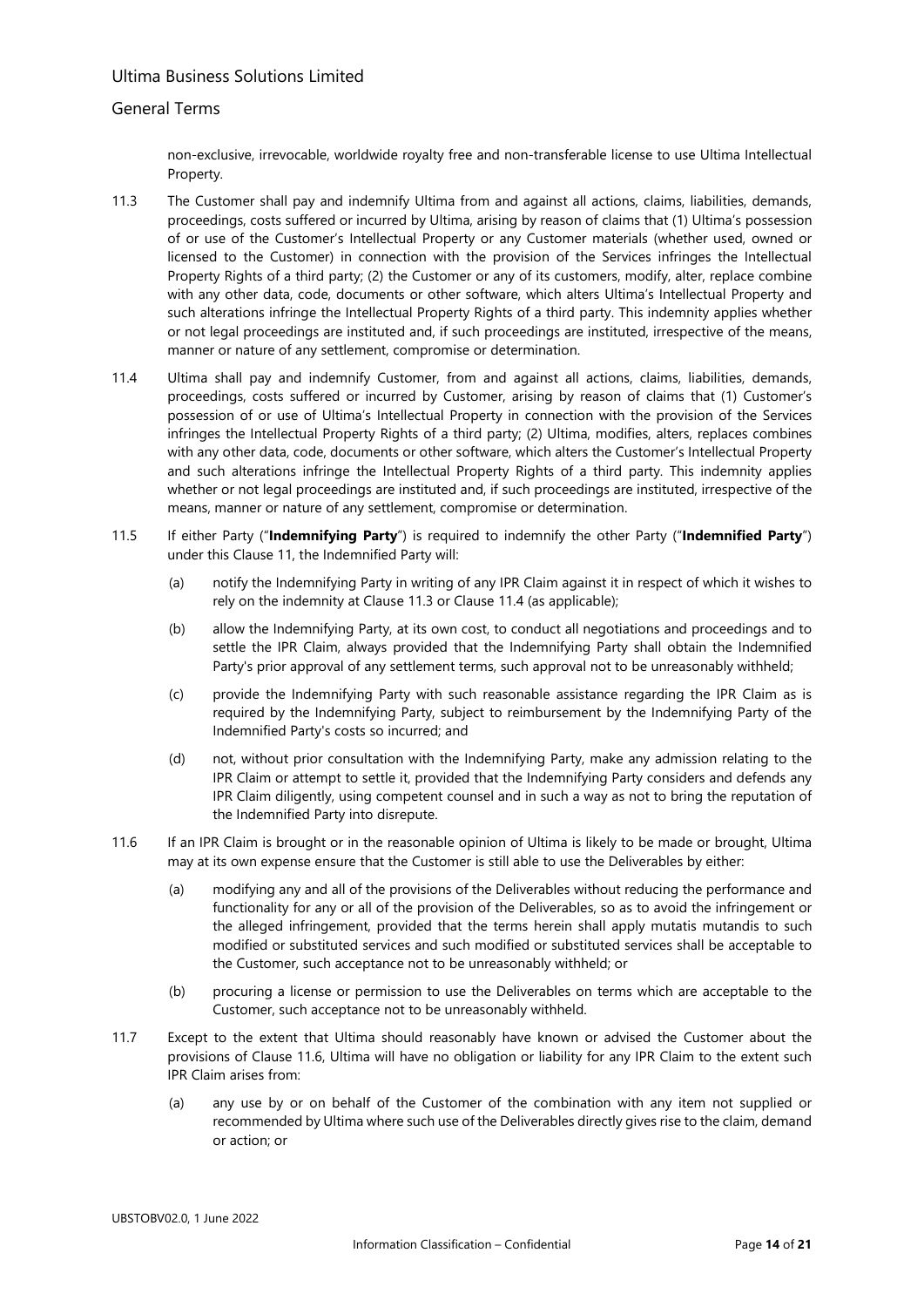## General Terms

- (b) any modification carried out on behalf of the Customer to any item supplied by Ultima under this Agreement if such modification is not authorised by Ultima in writing where such modification directly gives rise to a claim, demands or action.
- <span id="page-14-1"></span>11.8 The maximum aggregated liability for such indemnification outlined in this Clause 11 for either Party shall be equal to and not more than one million pounds (£1,000.000.00).

### **12. LICENCES**

- 12.1 Where the Parties agree that Ultima will procure any Third-Party Services required by the Customer for the provision of the Services, full details of those Third-Party Services (and the basis of their procurement by Ultima) will be set out in the Statement of Work.
- 12.2 Except as expressly set out in the relevant Licence Agreement, Ultima expressly excludes any warranty to the Customer that the Third-Party Services supplied or licensed under this Agreement will operate substantially in accordance with, and perform, the material functions and features as set out in its marketing, sales or other associated documentations. The Customer shall remain liable for any and all payments owed to Ultima throughout this Agreement and until the end of the respective licence terms for such Third-Party Services (the "**Licence Fees**").
- 12.3 It is a condition of this Agreement that the Customer enters into such direct Licence Agreements issued by the Third-Party Supplier where the Customer must directly contract with that Third-Party Supplier as so prescribed by the relevant software owners of each Third-Party Service identified within this Agreement and/or in the applicable Statement of Work. In the event the Customer does not accept the terms of such Licence Agreements (whether directly contracted with Ultima or the relevant Third Party), Ultima reserves the right to suspend the provision of the Services until such time as the Customer enters into such Licence Agreement.
- 12.4 The Customer acknowledges that it is responsible for ensuring that the Customer's Hardware, and operating software for such Hardware, is compatible with the Third-Party Services and Ultima gives no warranty in relation to that unless agreed otherwise in writing between the Parties in the Statement of Work.

### **13. EXCLUSIONS & LIMITATIONS OF LIABILITY**

- 13.1 This Clause 13 sets out the entire financial liability of each Party (including any liability for the acts or omissions of its employees, agents and subcontractors, and of Ultima Companies) in respect of any breach of this Agreement and any representation, misrepresentation (whether innocent or negligent), statement or tortious act or omission (including negligence) arising under or in connection with this Agreement.
- <span id="page-14-2"></span>13.2 Nothing in this Agreement excludes or limits:
	- (a) either Party's liability for (a) death or personal injury caused by negligence (b) fraud or fraudulent misrepresentation or (c) any other liability which cannot lawfully be excluded or limited; or
	- (b) the Customer's liability pursuant to Claus[e 17.1](#page-18-1) (TUPE).
- <span id="page-14-3"></span>13.3 Any breach of the Party's responsibilities under Clause 10 (Data Protection) shall be limited to £1,000,000 in the aggregate, which shall count towards the cap set out in Clause [13.4.](#page-14-0)
- <span id="page-14-0"></span>13.4 Subject to Clauses [11.8,](#page-14-1) [13.2](#page-14-2) and [13.3,](#page-14-3) the Parties' total aggregate liability in contract, tort (including negligence or breach of statutory duty), misrepresentation (whether innocent or negligent), restitution or otherwise, arising in connection with the performance or contemplated performance of the applicable Services in the relevant SOW shall be limited to the Fees paid for the Services under the applicable SOW to which the claim relates during the twelve (12) months preceding the date on which the claim arose.
- 13.5 Except as expressly and specifically provided in this Agreement neither Party shall have any liability for any losses or damages which may be suffered by the other Party (or any person claiming under or through that Party), whether the same are suffered directly or indirectly or are immediate or consequential, and whether the same arise in contract, tort (including negligence) or otherwise howsoever, which fall within any of the following categories: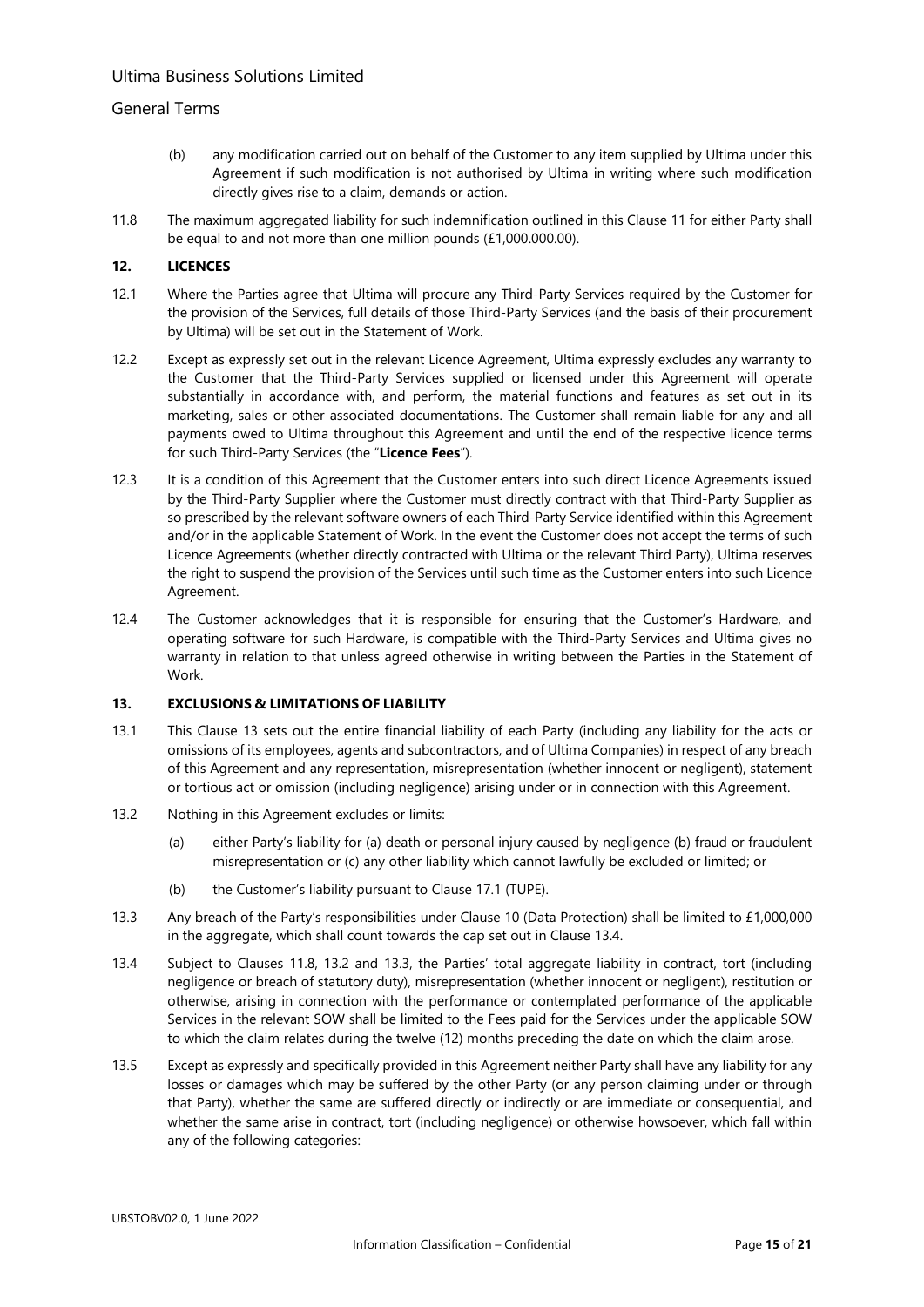## General Terms

- (a) indirect, consequential losses or special damage even if the other Party was aware of the circumstances in which such indirect, consequential losses or special damage could arise;
- (b) loss of profits;
- (c) loss of anticipated savings;
- (d) loss of business opportunity;
- (e) loss of goodwill and reputation;
- (f) loss or corruption of data.
- 13.6 Except as expressly and specifically provided in this Agreement all warranties, conditions and other terms implied by statute or common law are, to the fullest extent permitted by law, excluded from this Agreement.
- 13.7 Any indemnity set out in this Agreement shall not apply unless the Party claiming indemnification notifies (in writing) the other promptly of any matters in respect of which the indemnity may apply and of which the notifying Party has knowledge and gives the other Party full opportunity to control the response to and the defence of such claim; including without limitation, the right to accept or reject settlement offers and to participate in any litigation provided that in no event shall the indemnitor be liable for any settlement or compromise made without its consent, such consent not to be unreasonably withheld or delayed.
- 13.8 The Customer acknowledges and agrees that, except as expressly provided in this Agreement or unless it is a Service under a relevant Statement of Work, the Customer assumes sole responsibility for:
	- (a) all problems, conditions, delays, delivery failures (including any of those concerning transfer of data) and all other loss or damage arising from or relating to the Customer's or its agents' or contractors' (including any existing service provider's) network connections, telecommunications links or facilities, including the internet and acknowledges that the Services and the Deliverables may be subject to limitations, delays and other problems inherent in the use of such connections, links or facilities; and
	- (b) loss or damage arising from or relating to any Relief Event.
- 13.9 Ultima shall maintain in force the following insurance policies:
	- (a) Public and Product Liability Insurance Policy limit £5 million per claim;
	- (b) Professional Indemnity Insurance Policy limit £5 million per claim;
	- (c) Employers Liability Policy limit £10 million per claim.

### <span id="page-15-0"></span>**14. CHANGE REQUESTS**

- 14.1 Either Party may request changes to any Services (in each case a "**Change Request**"). Any Change Request shall be made in writing and sent to the Customer Representatives or Ultima representative (as appropriate). The Change Request shall set out the change in sufficient detail so as to enable the other Party to make a proper assessment of the proposed change, an example of which may be obtained on request.
- 14.2 Where either Party proposes a Change Request Ultima shall provide a written estimate of the likely time required to implement the change, any necessary variations to the Charges as a result of the change, the likely effect of the change on the Services; and any other impact of the change on the terms of this Agreement (a "**Contract Change Proposal**"). The Customer shall notify Ultima whether it accepts or reasonably rejects Ultima's Contract Change Proposal within five working days of its receipt of the written estimate.
- 14.3 Until such time as a Change Request has been agreed by both Parties, the Parties shall continue to perform their respective obligations under the Statement of Work without taking into account the Change Request. Once duly agreed by both Parties, the Contract Change Proposal shall be deemed incorporated into the Agreement and Statement of Work and Ultima shall commence performance of the Change Request accordingly.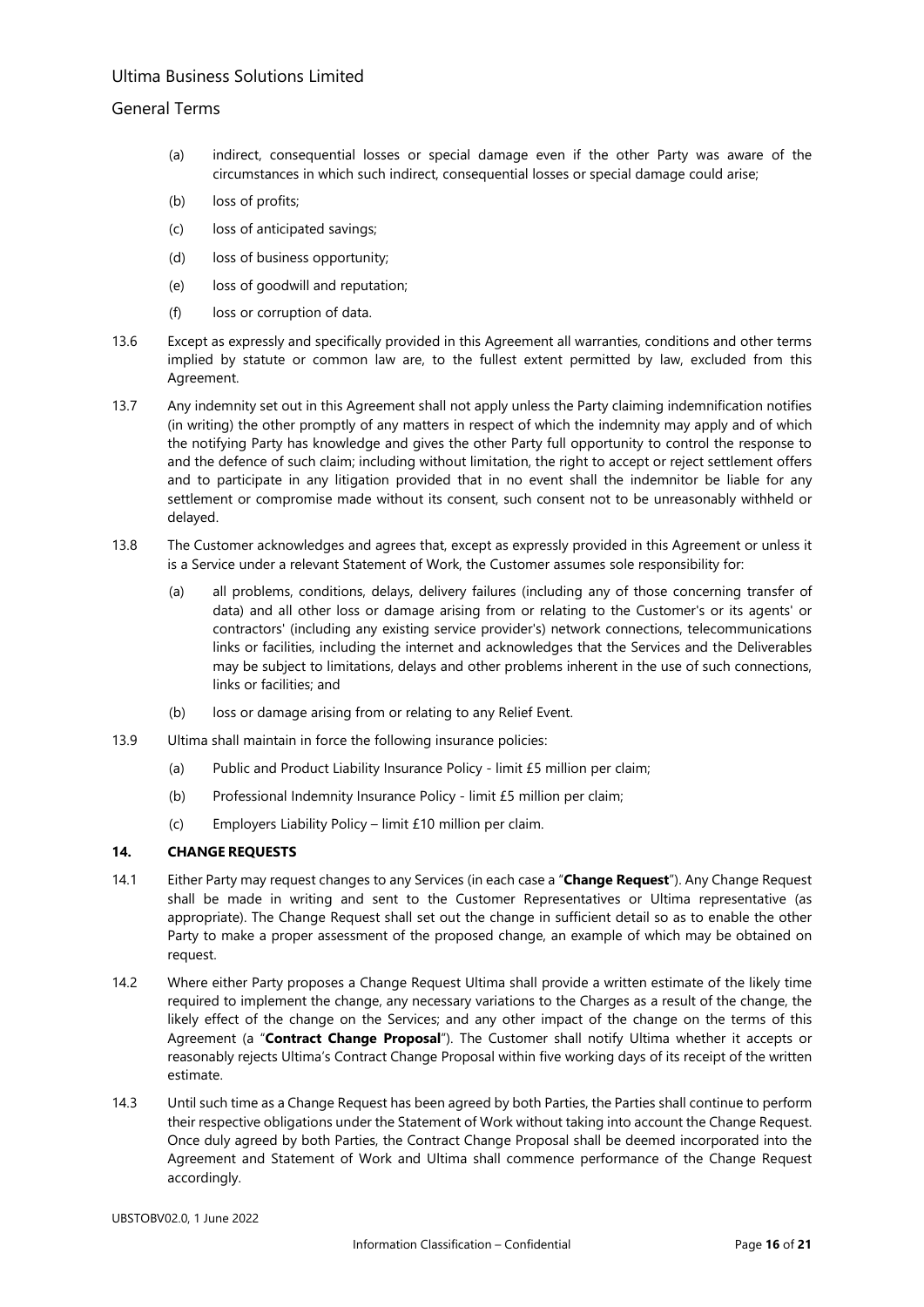### General Terms

- 14.4 Neither Party shall be required to accept any Change Request made by the other Party and shall not be bound by the Change Request unless it has been agreed in writing as set out above.
- 14.5 Unless otherwise agreed in writing, Ultima shall be entitled to charge the Customer at Ultima's then current Rates for investigating, reporting on any Change Request and, if appropriate, implementing any Change Request requested by the Customer.

### **15. CONFIDENTIALITY**

- 15.1 Each Party agrees and undertakes that it will treat all Confidential Information disclosed to it by the other Party in connection with the Services as strictly confidential and shall use it solely for the purpose intended by the Services and shall not, without the prior consent of the other Party, publish or otherwise disclose to any third party any such Confidential Information except for the purposes intended by the relevant Statement of Work.
- 15.2 To the extent necessary to implement the provisions of any Services, each Party may disclose Confidential Information to its employees, agents, sub-contractors and professional advisers, in each case under the same conditions of confidentiality as set out in Clause 15.1.
- 15.3 The obligations of confidentiality set out in this Clause 15 shall not apply to any information or matter which: (i) is in the public domain other than as a result of a breach of this Agreement; (ii) was in the possession of the receiving Party prior to the date of receipt from the disclosing Party or was rightfully acquired by the receiving Party from sources other than the disclosing Party; (iii) is required to be disclosed by law, or by a competent court, tribunal, securities exchange or regulatory or governmental body having jurisdiction over it wherever situated; or (iv) was independently developed by the receiving Party without use of or reference to the Confidential Information.

### **16. TERM AND TERMINATION**

- <span id="page-16-0"></span>16.1 This Agreement (excluding any Statement of Work) shall commence on the Commencement Date and shall remain in full force unless and until terminated in accordance with this Agreement (the "**Term**").
- <span id="page-16-1"></span>16.2 The term of each Statement of Work shall commence on the date specified in the applicable Statement of Work and shall remain in full force for the term set out in the applicable Statement of Work (the "**SOW Term**") unless otherwise agreed by the Parties or earlier terminated in accordance with the terms of this Agreement.
- 16.3 Unless expressly agreed otherwise in each Statement of Work:
	- (a) for Managed Services, at the end of each SOW Term the applicable Statement of Work shall automatically renew for an additional period of twelve months, unless a Party gives written notice to terminate the SOW the other Party not later than one hundred (100) days before the end of the SOW Term or renewal term;
	- (b) for CSP Services, the provisions of clause 10.3 of the CSP Terms apply in respect of renewal of the applicable SOW;
	- (c) for all other Services, the applicable Statement of Work or Third Party Support Services terms will set out the basis of renewal (if any) of each SOW at the end of the applicable SOW Term.
- 16.4 Without prejudice to any rights that the Customer has accrued under this Agreement or any of its respective remedies, obligations or liabilities, the Customer may terminate this Agreement with immediate effect by giving notice to Ultima if:
	- (a) Ultima commits a material breach of any material term of this Agreement and (if such breach is remediable) fails to remedy that breach within a period of thirty (30) days after being notified to do so; or
	- (b) Ultima breaches any of the terms of Clause 20 (Anti-Bribery).
- <span id="page-16-2"></span>16.5 Without prejudice to any rights that Ultima has accrued under this Agreement or any of its respective remedies, obligations or liabilities, Ultima may terminate this Agreement with immediate effect by giving notice to the Customer if: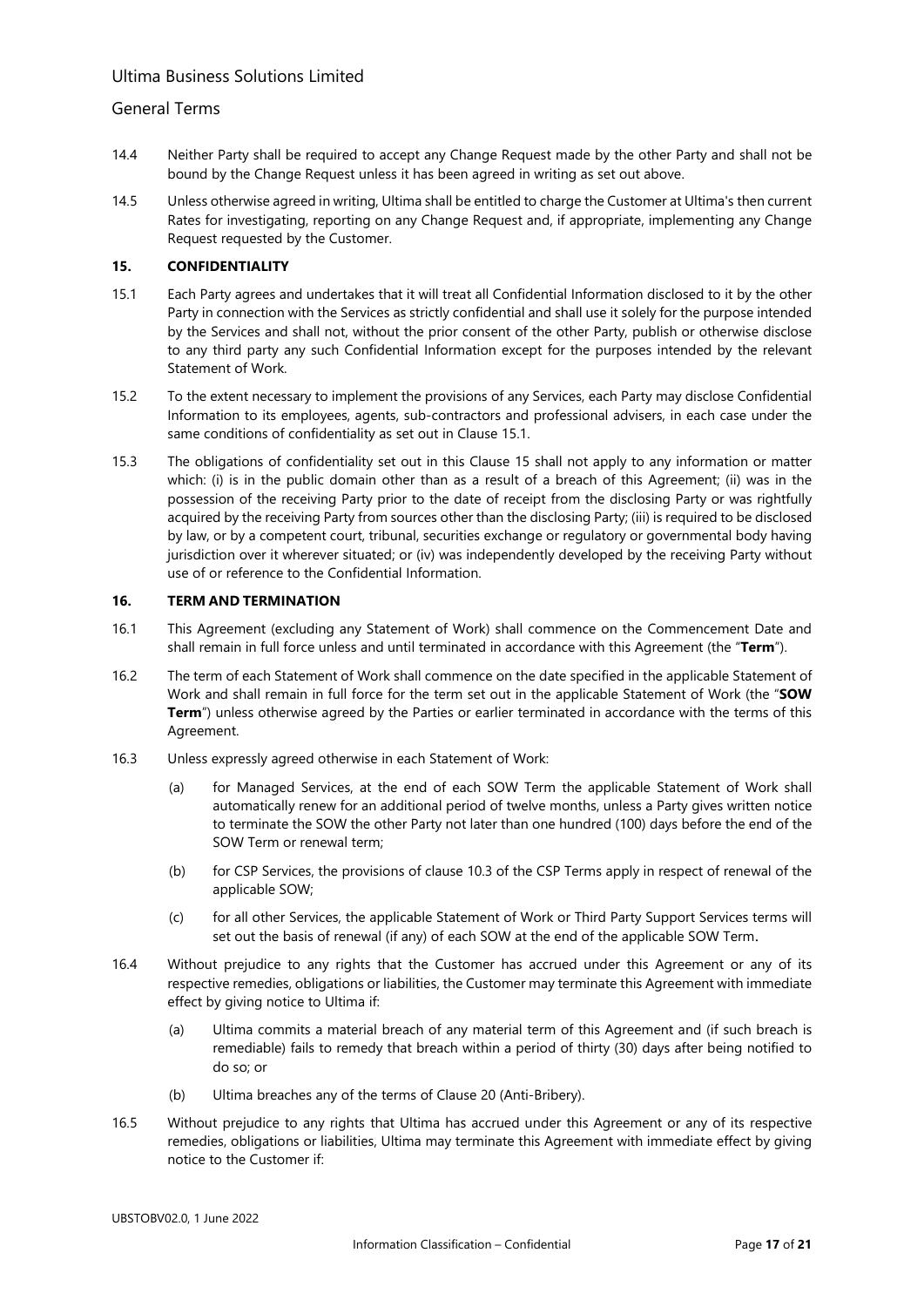### General Terms

- (a) the Customer (or an End-User) violates any acceptable use policy notified to the Customer by Ultima and as amended from time to time;
- (b) the Customer fails to pay any amount due under this Agreement on the due date for payment and remains in default not less than thirty (30) after being notified in writing to make such payment;
- (c) the Customer commits a material breach of any other material term of this Agreement and (if such breach is remediable) fails to remedy that breach within a period of thirty (30) days after being notified to do so;
- (d) the Customer breaches any of the terms of Clause 20 (Anti-Bribery); or
- <span id="page-17-0"></span>(e) the Customer takes or has taken against it (other than in relation to a solvent restructuring) any step or action towards its entering administration, provisional liquidation or any composition or arrangement with its creditors, applying to court for or obtaining a moratorium under Part A1 of the Insolvency Act 1986, being wound up (whether voluntarily or by order of the court), being struck off the register of companies, having a receiver appointed to any of its assets, or its entering a procedure in any jurisdiction with a similar effect to a procedure listed in this Clause [16.5](#page-16-2) [\(e\),](#page-17-0) or suspends or ceases, or threatens to suspend or cease, carrying on business.
- 16.6 Termination of this Agreement, for any reason, shall not affect the accrued rights, remedies, obligations or liabilities of the Parties existing at termination.
- 16.7 On termination of this Agreement or a Statement of Work for any reason:
	- (a) Ultima shall immediately cease provision of the Services (or the applicable part);
	- (b) the Customer shall pay any and all invoices and sums due and payable up to and including the date of termination including (1) all remaining amounts owing up to the end of the Term (including amounts owed under each Statement of Work); (2) any Licence Fees as set out under Clause 12.1; and (3) any termination fees that Ultima incurs from any of its Third Parties as a consequence of such early termination including any in the CSP Terms. Ultima shall use reasonable endeavours to mitigate any loss but the Customer acknowledges and agrees that any Third-Party fees may not be mitigated by Ultima and the Customer shall not hold Ultima responsible if its incurs full termination fees; and
	- (c) each Party shall use reasonable endeavours to return and make no further use of any equipment, property, materials and other items (and all copies of them) belonging to the other Party.
- 16.8 Save as provided in Clause 16 or elsewhere in this Agreement, or by mutual consent and on agreed terms, or due to a Force Majeure event, neither Party shall be entitled to terminate a Statement of Work. Termination of a Statement of Work shall not, by default, terminate other Statements of Work nor this Agreement.
- 16.9 Termination of any Statement of Work shall be without prejudice to any other rights which any party may have under any other Statement of Work.
- 16.10 Upon termination of this Agreement or a specific Statement of Work for any reason Ultima may agree to provide to the Customer and / or to any new supplier selected by the Customer (the "**Successor Service Provider**") such assistance as reasonably requested by the Customer in order to effect the orderly transition of the applicable Services, in whole or in part, to the Customer or to Successor Service Provider (such assistance shall be known as the "**Termination Assistance Services**") during any period of notice of termination (the "**Termination Assistance Period**"). Any services required by the Customer, and which Ultima agrees to provide, for the transition of Services during the Termination Assistance Period shall be provided by Ultima at its then-current time and materials fee rate for such period of time as shall be mutually agreed. Such Termination Assistance Services may include:
	- (a) developing a plan for the orderly transition of the terminated Services from Ultima to the Customer or the Successor Service Provider; and
	- (b) such other activities upon which the Parties may agree including any non proprietary documents to enable a Successor Service Provider to continue to provide services.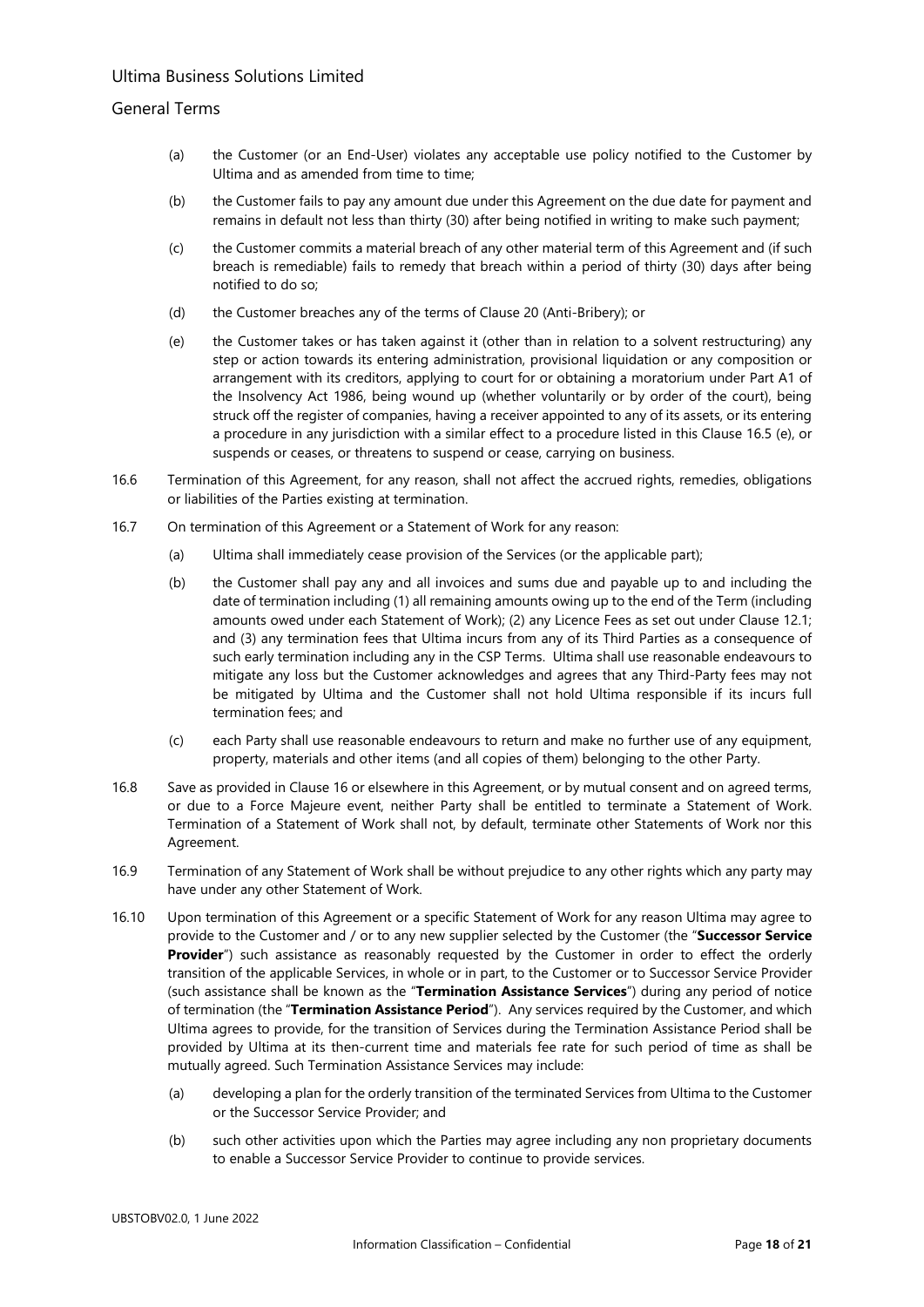## General Terms

- 16.11 Upon a termination of the Agreement or a specific Statement of Work (as applicable), Ultima shall only retain the Customer Data for a maximum period of 3 months from the date of termination and may delete all such copies of its Customer Data after the 3 months period has ended.
- 16.12 The provisions of Clauses 7 (Price & Payment), 8 (Warranties), 10 (Data Protection), 11 (IPRs), 12 (Licences) 13 (Exclusions & Limitations of Liability), 15 (Confidentiality), 16 (Term & Termination) 17 (Staff Transfer & Non-Solicitation), 18 (Relief Events) and 20 (Anti-Bribery)shall survive termination of any Statement of Work or this Agreement.

### **17. STAFF TRANSFER AND NON-SOLICITATION**

- <span id="page-18-1"></span>17.1 It is not intended that any staff be transferred from Ultima to the Customer or from the Customer to Ultima pursuant to this Agreement or that any 'relevant transfer' occur for the purposes of the Transfer of Undertakings (Protection of Employment) Regulations 2006 (**TUPE**). In the event that the Parties agree that TUPE does apply at either entry and/or exit then the provisions set out here shall take priority over this Clause 17.1.
- 17.2 Neither Party shall solicit the other Party's staff or contractors who have been employed or engaged in the provision, performance or administration of the Services or this Agreement during the lifetime of this Agreement and for a period of 9 months thereafter. For the purposes of this Clause 'solicit' means the soliciting of such person with a view to engaging such person as an employee, director, sub-contractor or independent contractor.
- 17.3 In the event that either Party is in breach of Clause 17.2 above then the Party in breach shall pay to the other a one-off recruitment fee of 20% of the individual's basic annual salary, or in the case of a temporary engagement 25% of the contract fees payable to the individual so employed or engaged. Such fee is intended to enable the non-breaching Party to recruit a replacement for this individual and as such the non-breaching Party reserves the right to amend the fees if appropriate and will provide documentary evidence to back up such fee amendment. This provision shall be without prejudice to either Party's ability to seek injunctive relief.
- 17.4 The Parties hereby acknowledge and agree that the formula specified in Clause 17.3 above is a reasonable estimate of the loss which would be incurred by the loss of the person so employed or engaged.

### **18. RELIEF EVENTS**

18.1 Subject to Clause 13.2, and notwithstanding any other provision of this Agreement, Ultima shall have no liability for failure to perform the Services or its other obligations under this Agreement if it is prevented, hindered or delayed in doing so as a result of any Relief Event.

### **19. FORCE MAJEURE**

<span id="page-18-0"></span>19.1 Ultima shall have no liability to the Customer under this Agreement and the Customer shall have no obligation to pay the Fees if Ultima is prevented from, or delayed in, performing its obligations under this Agreement, or from carrying on its business, by acts, events, omissions or accidents beyond its reasonable control except to the extent that Ultima could reasonably have avoided such circumstances by fulfilling its obligations in accordance with the terms of this Agreement or otherwise exercising the level of diligence that could reasonably have been expected of it (having exercised Good Industry Practice), including strikes, computer viruses and malware, pandemics, epidemics, lock-outs or other industrial disputes (excluding any industrial disputes involving the workforce of Ultima), act of God, war, riot, civil commotion, compliance with any law or regulation, fire, flood or storm (each a "**Force Majeure Event**"), provided that the Customer is notified of such an event and its expected duration and Ultima uses reasonable endeavours to mitigate, overcome or minimise the effects of the Force Majeure Event concerned. If the period of delay or non-performance continues for eight (8) weeks or more, this Agreement may be terminated on fourteen (14) days' written notice.

## **20. ANTI-BRIBERY**

### 20.1 Ultima shall:

(a) comply with all applicable laws, regulations and sanctions relating to anti-bribery and anticorruption, including the Bribery Act 2010 ("**Relevant Requirements**");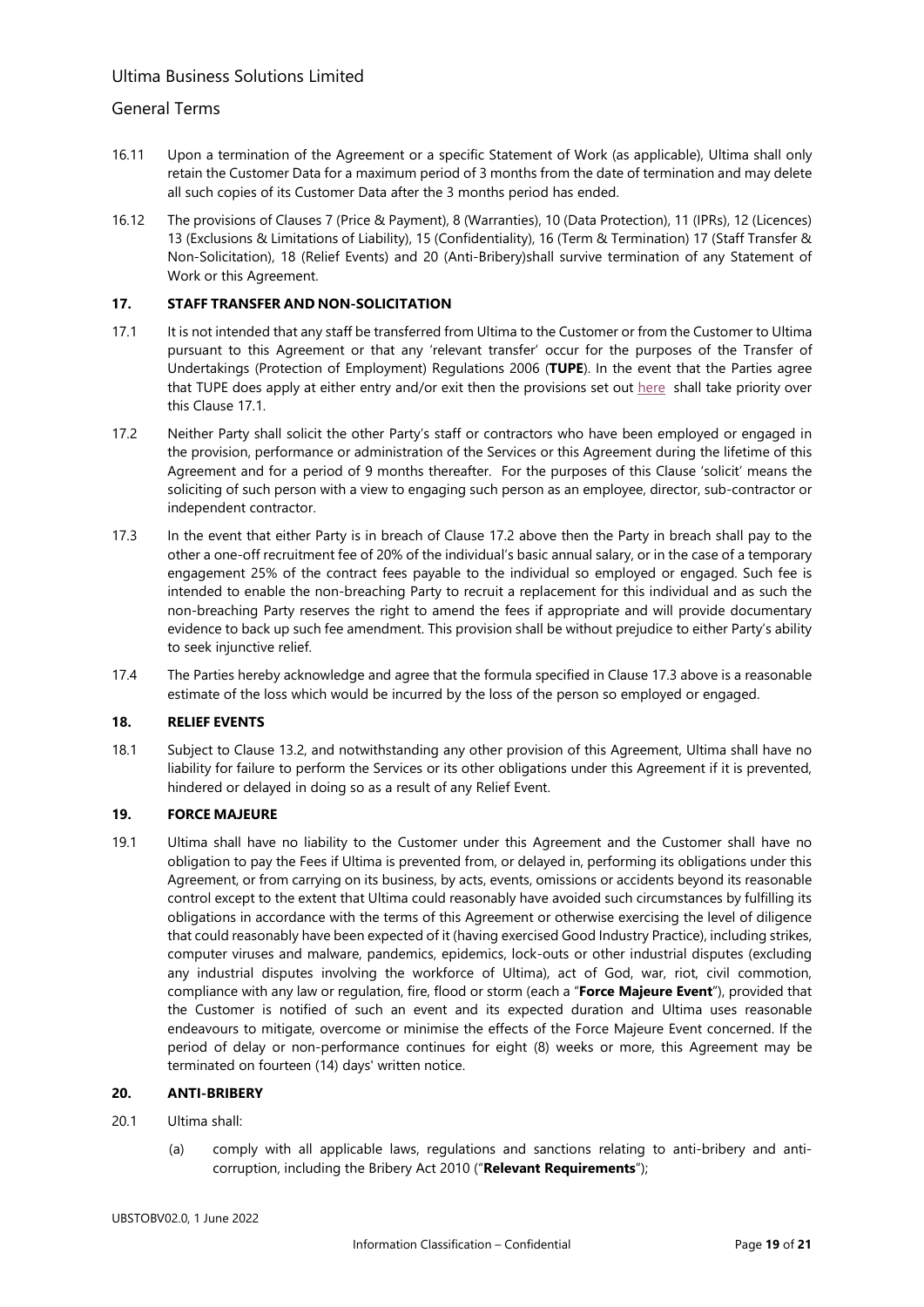## General Terms

- (b) promptly report to the Customer any request or demand for any undue financial or other advantage of any kind received by Ultima in connection with the performance of this Agreement.
- 20.2 Ultima shall procure that any person associated with Ultima, who is performing services in connection with this Agreement, adheres to terms equivalent to those imposed on Ultima in this Clause 20 ("**Relevant Terms**"). Ultima shall be responsible for the observance and performance by such persons of the Relevant Terms, and shall be directly liable to the Customer for any breach by such persons of any of the Relevant Terms.
- 20.3 For the purpose of this Clause 20, the meaning of adequate procedures and foreign public official and whether a person is associated with another person shall be determined in accordance with section 7(2) of the Bribery Act 2010 (and any guidance issued under section 9 of that Act), section 6(5) and (6) of that Act and section 8 of that Act respectively. For the purposes of this Clause 20 a person associated with Ultima includes any subcontractor of Ultima.

### **21. WAIVER**

21.1 No failure or delay by a Party to exercise any right or remedy provided under this Agreement or by law shall constitute a waiver of that or any other right or remedy, nor shall it preclude or restrict the further exercise of that or any other right or remedy. No single or partial exercise of such right or remedy shall preclude or restrict the further exercise of that or any other right or remedy.

### **22. SEVERANCE**

- 22.1 If any court or competent authority finds that any provision of this Agreement (or part of any provision) is invalid, illegal or unenforceable, that provision or part-provision shall, to the extent required, be deemed to be deleted, and the validity and enforceability of the other provisions of this Agreement shall not be affected.
- 22.2 If any invalid, unenforceable or illegal provision of this Agreement would be valid, enforceable and legal if some part of it were deleted, the Parties shall negotiate in good faith to amend such provision such that, as amended, it is legal, valid and enforceable, and, to the greatest extent possible, achieves the Parties' original commercial intention.

#### **23. ULTIMA GROUP COMPANIES**

<span id="page-19-0"></span>23.1 The Customer confirms that the Services may be provided by an Ultima Company without seeking the prior consent of the Customer. Notwithstanding this, Ultima will at all times be responsible for, and liable in respect of, the performance of all obligations under this Agreement, whether such obligations are performed by Ultima itself or an Ultima Company.

### **24. ENTIRE AGREEMENT AND AMENDMENT**

- 24.1 This Agreement (and its references to website address to further documentation, the Licence Agreements, the Statement of Works and the Customer Agreement constitutes the entire Agreement between the Parties and supersedes all previous discussions, correspondence, negotiations, arrangements, understandings and Agreements between them relating to its subject matter.
- 24.2 Each Party acknowledges that in entering into this Agreement it does not rely on, and shall have no remedies in respect of, any representation or warranty (whether made innocently or negligently) that is not set out in this Agreement.
- 24.3 Each Party agrees that its only liability in respect of those representations and warranties that are set out in this Agreement (whether made innocently or negligently) shall be for breach of contract.
- 24.4 No alteration to or variation of this Agreement shall take effect unless and until the same is in writing and signed on behalf of each of the Parties by a duly authorised representative.

#### **25. ASSIGNMENT**

25.1 The Customer shall not without the prior written consent of Ultima (such consent not to be unreasonably withheld or delayed) assign or, transfer or charge or deal in any other manner with either the benefit or the burden of this Agreement or any of its rights or obligations under it, or purport to do any of the same, nor sub-contract any or all of its obligations under this Agreement.